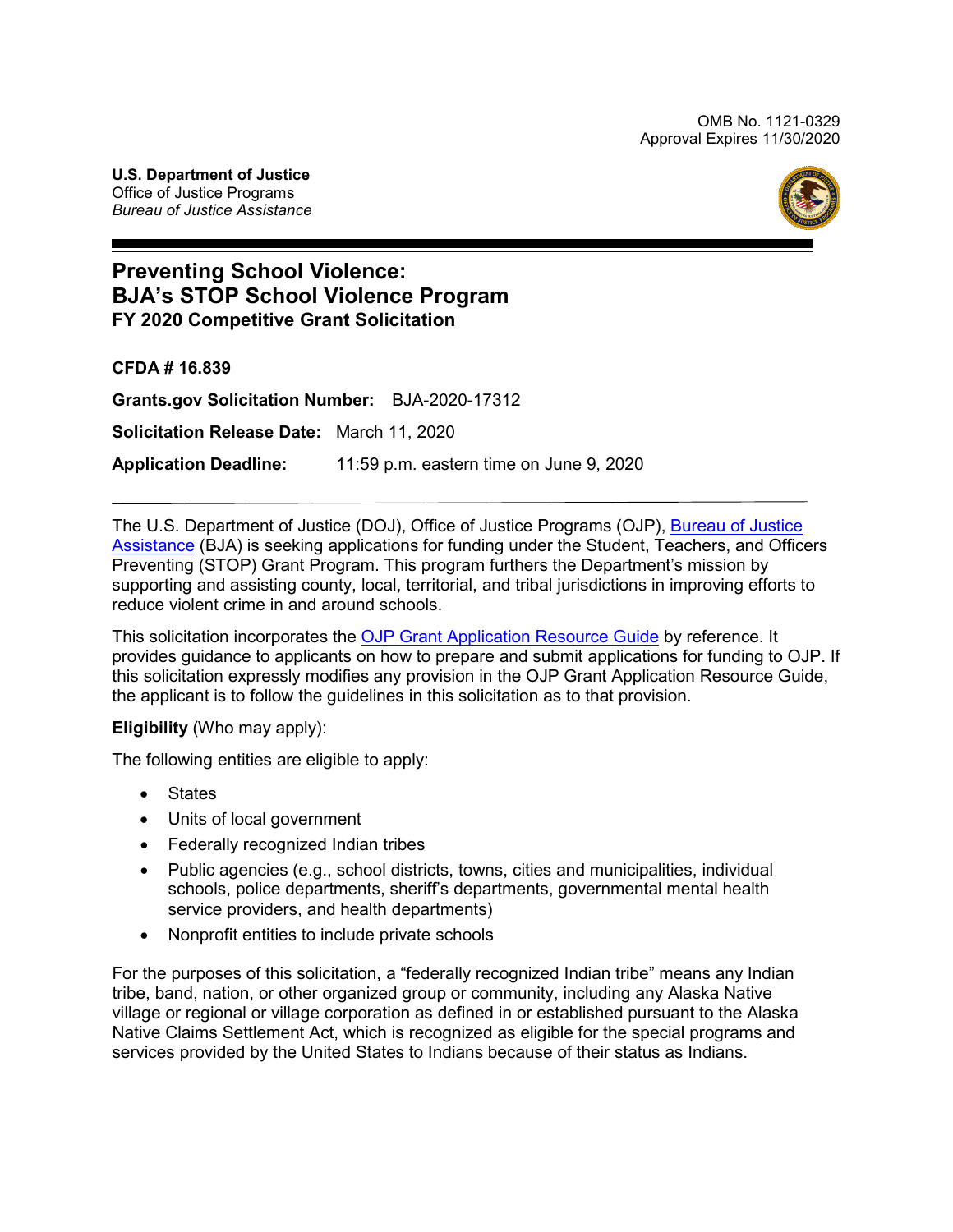Applicants may use the grant to contract with or make one or more subawards to:

- Local educational agencies
- Nonprofit organizations
- Units of local government or tribal organizations (as defined in section 4(I) of the Indian Self-Determination and Education Assistance Act (25 U.S.C. 5304(l))

 All recipients and subrecipients (including any for-profit organization) must forgo any profit or management fee.

 outline roles and responsibilities of all parties, as well any specific funding amounts (if applicable). Additional details regarding the MOU can be found on page 12. This solicitation has four categories. All applications for Category 2 and Category 4 must include in their application materials a memorandum of understanding (MOU) between the lead law enforcement agency and the corresponding lead school official. This MOU will

 **Category 1** - A state: Train school personnel and educate students on preventing student violence against others and themselves to include anti-bullying training. This can also include specialized training for school officials to respond to mental health crises.

 **Category 2** - A state: Develop and implement threat assessment and/or intervention teams and/or operate technology solutions such as anonymous reporting systems for threats of school violence, including mobile telephone applications, hotlines, and websites. Threat assessment and/or intervention teams must coordinate with law enforcement agencies and school personnel.

 **Category 3** - Units of local government, federally recognized Indian tribes, public include anti-bullying training. This can also include specialized training for school officials to respond to mental health crises. agencies, nonprofit entities to include private schools: Train school personnel and educate students on preventing student violence against others and themselves to

 **Category 4** - Units of local government, federally recognized Indian tribes, public agencies, nonprofit entities to include private schools: <u>Develop and implement threat</u> assessment and/or intervention teams and/or operate technology solutions such as anonymous reporting systems for threats of school violence, including mobile telephone applications, hotlines, and websites. Threat assessment and/or intervention teams must coordinate with law enforcement agencies and school personnel.

# **Contact information**

 Support Hotline at 800–518–4726 or 606–545–5035, at  [https://www.grants.gov/web/grants/support.html,](https://www.grants.gov/web/grants/support.html) or at [support@grants.gov.](mailto:support@grants.gov) The [Grants.gov](https://Grants.gov) For technical assistance with submitting an application, contact the [Grants.gov](https://Grants.gov) Customer Support Hotline operates 24 hours a day, 7 days a week, except on federal holidays.

 An applicant that experiences unforeseen [Grants.gov](https://Grants.gov) technical issues beyond its control that prevent it from submitting its application by the deadline must email the contact identified below **within 24 hours after the application deadline** to request approval to submit its application after the deadline. Additional information on reporting technical issues appears under "Experiencing Unforeseen [Grants.gov](https://Grants.gov) Technical Issues" in the How To Apply ([Grants.gov\)](https://Grants.gov) section in the [OJP Grant Application Resource Guide.](https://www.ojp.gov/funding/Apply/Resources/Grant-App-Resource-Guide.htm#howToApply)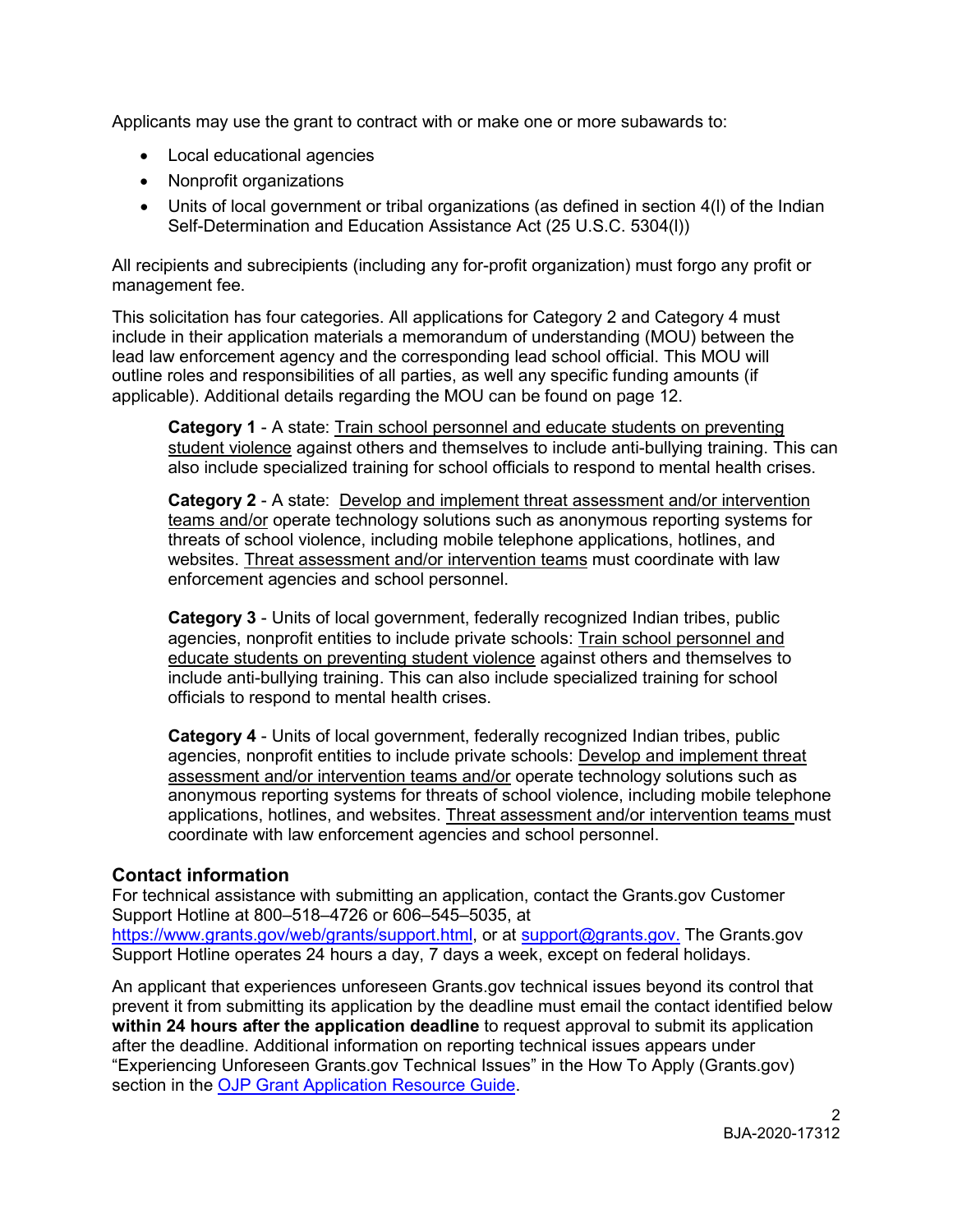For assistance with any unforeseen [Grants.gov](https://Grants.gov) technical issues beyond an applicant's control that prevent it from submitting its application by the deadline, or any other requirement of this solicitation, contact the National Criminal Justice Reference Service (NCJRS) Response Center: toll-free at 800–851–3420; via TTY at 301–240–6310 (hearing impaired only); email [grants@ncjrs.gov;](mailto:grants@ncjrs.gov) fax to 301–240–5830; or web chat at

[https://webcontact.ncjrs.gov/ncjchat/chat.jsp.](https://webcontact.ncjrs.gov/ncjchat/chat.jsp) The NCJRS Response Center hours of operation are 10:00 a.m. to 6:00 p.m. eastern time, Monday through Friday, and 10:00 a.m. to 8:00 p.m. eastern time on the solicitation close date.

# **Deadline Details**

Applicants must register with [Grants.gov](https://Grants.gov) at<https://www.grants.gov/web/grants/register.html> prior to submitting an application. All applications are due by 11:59 p.m. eastern time on June 9, 2020.

 [Grants.gov,](https://Grants.gov) and the applicant must have received a validation message from [Grants.gov](https://Grants.gov) that 72 hours prior to the application due date, to allow time for the applicant to receive validation messages or rejection notifications from [Grants.gov,](https://Grants.gov) and to correct in a timely fashion any To be considered punctual, an application must be submitted by the application deadline using indicates successful and timely submission. OJP urges applicants to submit applications at least problems that may have caused a rejection notification.

 the paperclip icon to attach files. This action will not attach the files to the application. After file. To remove the file, select the **Delete Attachment** button. An applicant must use the **Add Attachment** button to attach a file to its application. Do not click adding an attachment, select the **View Attachment** button to confirm you attached the correct

OJP encourages all applicants to read this <u>Important Notice: Applying for Grants in Grants.gov</u>.

**For additional information, see the How to Apply [\(Grants.gov](https://Grants.gov)) section in the** [OJP Grant](https://www.ojp.gov/funding/Apply/Resources/Grant-App-Resource-Guide.htm#howToApply)  [Application Resource Guide](https://www.ojp.gov/funding/Apply/Resources/Grant-App-Resource-Guide.htm#howToApply)**.**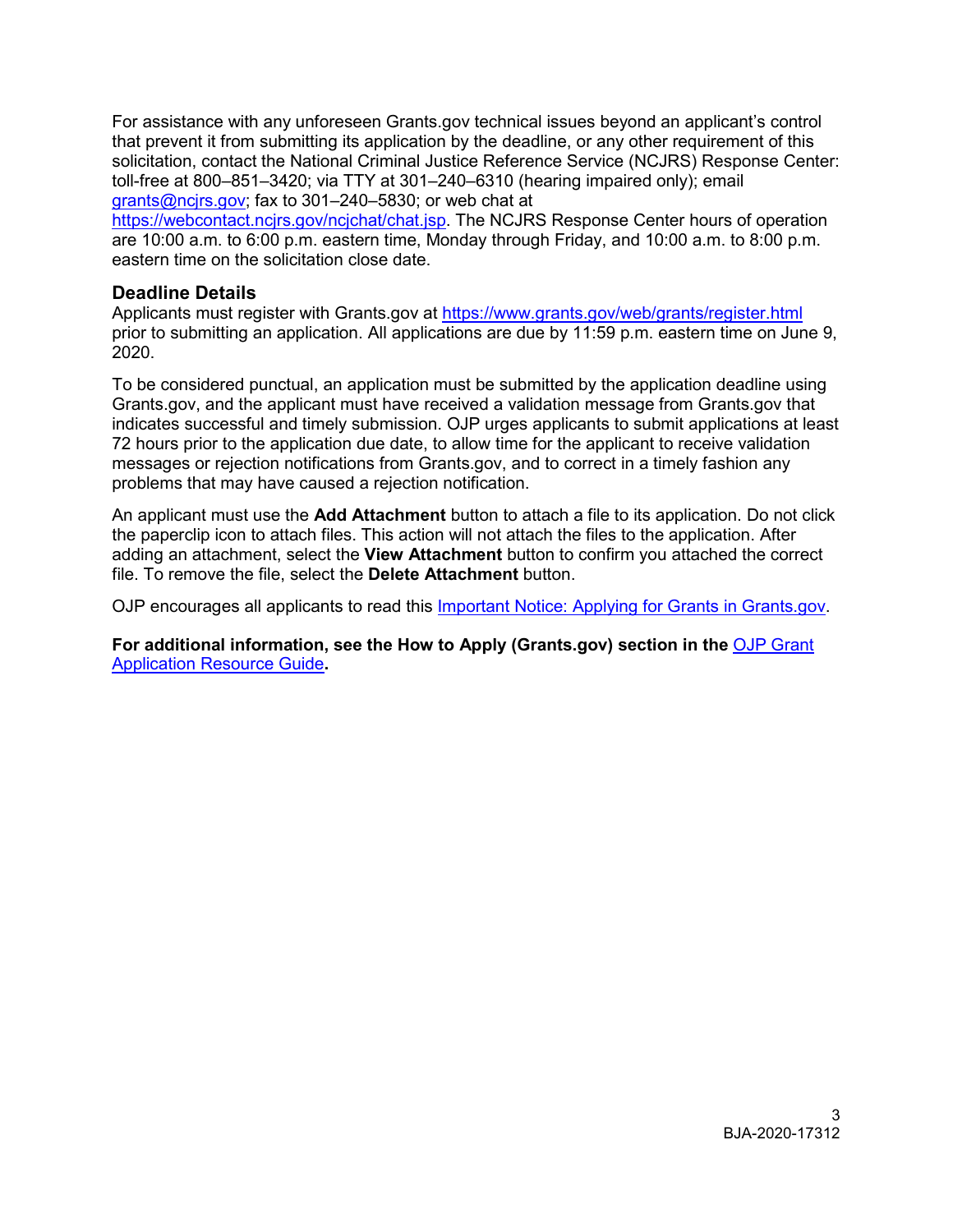# **Contents**

| А. |  |
|----|--|
|    |  |
|    |  |
|    |  |
|    |  |
|    |  |
| В. |  |
|    |  |
|    |  |
|    |  |
|    |  |
|    |  |
|    |  |
|    |  |
| C. |  |
| D. |  |
|    |  |
|    |  |
|    |  |
| Е. |  |
|    |  |
|    |  |
| F. |  |
|    |  |
|    |  |
|    |  |
|    |  |
| G. |  |
| Η. |  |
|    |  |
|    |  |
|    |  |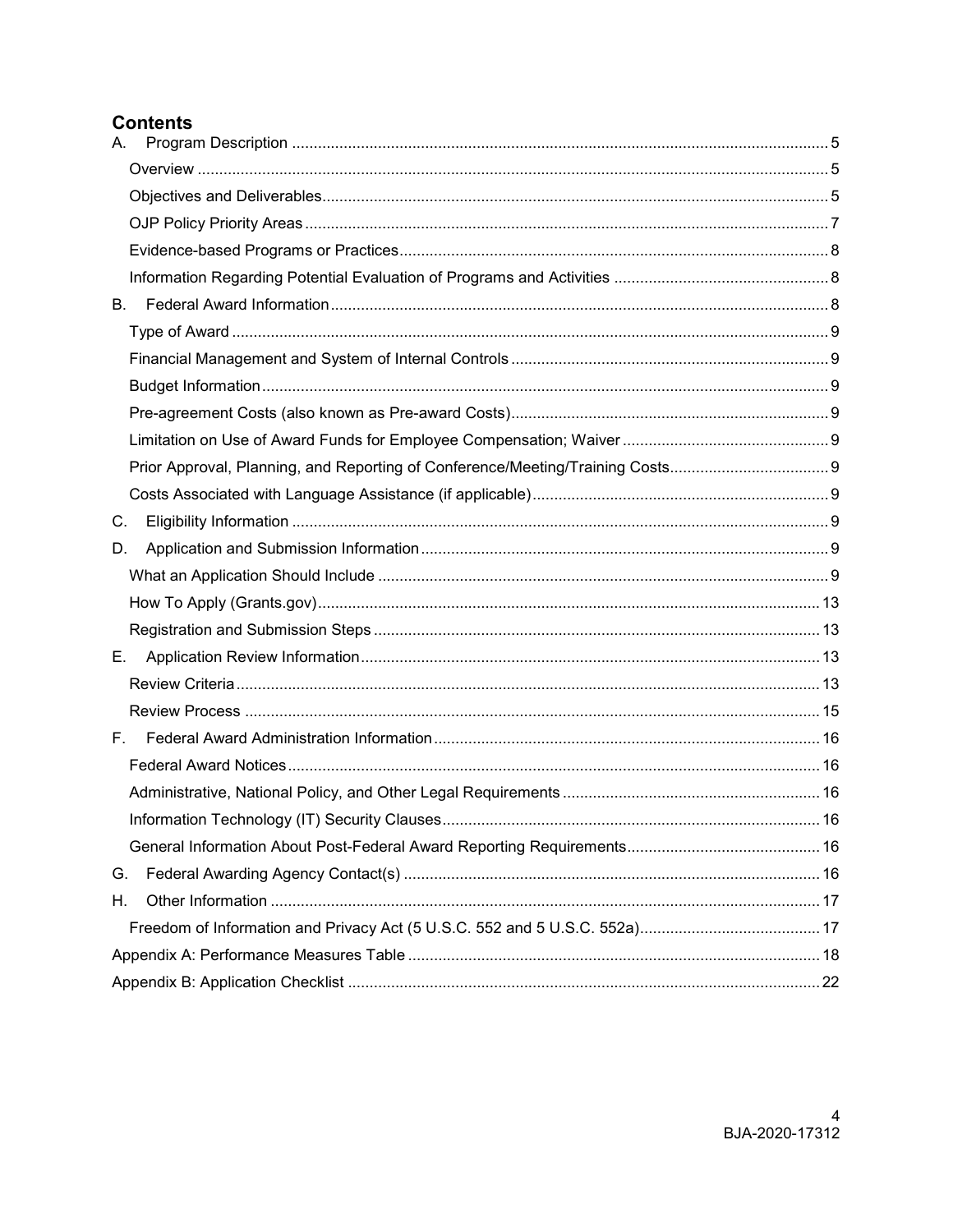# **BJA's STOP School Violence Program Preventing School Violence:**

# **CFDA # 16.839**

# <span id="page-4-0"></span>**A. Program Description**

#### <span id="page-4-1"></span>**Overview**

 The Student, Teachers, and Officers Preventing School Violence Act of 2018 (or STOP School Violence Act) describes the following categories for school safety projects:

- • Training to prevent student violence against others and self, including training for local law enforcement officers, school personnel, and students
- • The development and operation of anonymous reporting systems for threats of school violence, including mobile telephone applications, hotlines, and internet websites
- The development and deployment of-
	- School threat assessment and intervention teams that include coordination with law enforcement agencies and school personnel
	- Specialized training for school officials in responding to mental health crises

#### **Statutory Authority:**

Department of Justice Appropriations Act, 2020, Public Law No. 116-93, 133 Stat. 2317, 2409

#### **Program-specific Information**

BJA's STOP School Violence Grant Program is designed to improve school security by providing students and teachers with the tools they need to recognize, respond quickly to, and help prevent acts of violence.

Eligible applicants may apply under one or more of the following areas:

 (1) Train school personnel and educate students on preventing student violence against others and themselves to include anti-bullying training. This can also include specialized training for school officials to respond to mental health crises.

<span id="page-4-3"></span> (2) Develop and implement threat assessment and/or intervention teams and/or operate technology solutions such as anonymous reporting systems for threats of school violence, including mobile telephone applications, hotlines, and websites. Threat assessment and/or intervention teams must coordinate with law enforcement agencies and school personnel.

#### <span id="page-4-2"></span>**Objectives and Deliverables**

The goal of this program is to address specific areas of concern related to preventing and reducing school violence.

The program's objective is to increase school safety by implementing training and school threat assessments and/or intervention teams to identify school violence risks among students; technological solutions such as anonymous reporting technology that can be implemented as a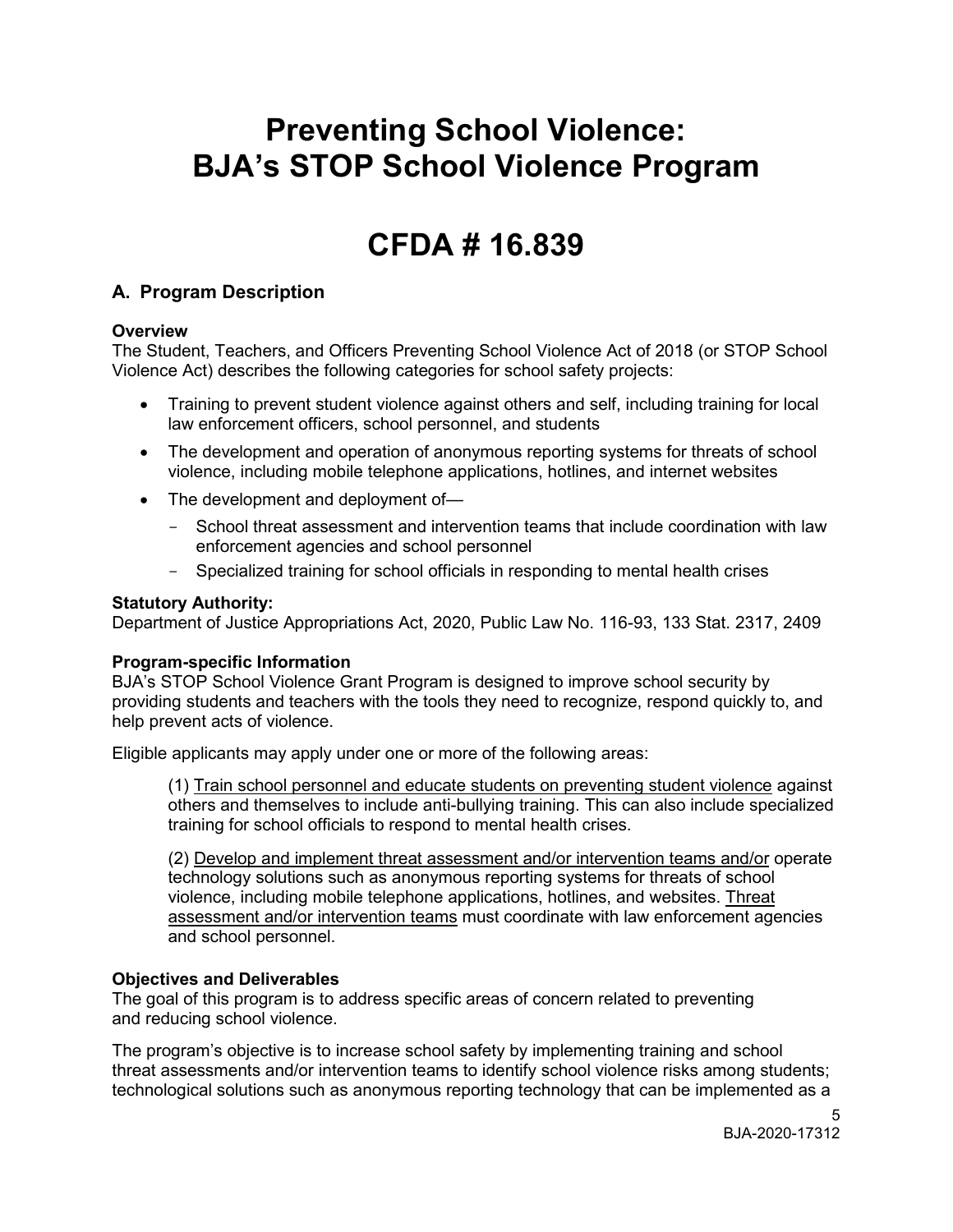students, teachers, faculty, and community members to anonymously identify threats of school violence; or other school safety strategies that assist in preventing violence. mobile phone-based app, a hotline, or a website in the applicant's geographic area to enable

Applicants will be required to document all training and education sessions conducted under the award, as applicable.

 for which it is applying. The applicant must, at the top of the Narrative portion of the application, state the Category

| <b>Application Categories 1-4</b>                                                                                                                          | <b>Category Eligibility</b>                                                                                                                                                                                                                                                                                                                                                                | <b>Available Award</b><br><b>Amounts</b> |
|------------------------------------------------------------------------------------------------------------------------------------------------------------|--------------------------------------------------------------------------------------------------------------------------------------------------------------------------------------------------------------------------------------------------------------------------------------------------------------------------------------------------------------------------------------------|------------------------------------------|
| Category 1 - Training on<br>preventing violence.<br><b>Competition ID: BJA-</b><br>2020-18440                                                              | <b>States</b>                                                                                                                                                                                                                                                                                                                                                                              | Up to<br>\$2,000,000                     |
| Category 2 - Threat<br>Assessment/Intervention<br>Teams and/or Technology<br>(anonymous reporting<br>apps, etc.). Competition<br>ID: BJA-2020-18441        | <b>States</b>                                                                                                                                                                                                                                                                                                                                                                              | Up to<br>\$2,000,000                     |
| Category 3 - Training on<br>preventing violence.<br>Competition ID: BJA-2020-<br>18456                                                                     | Units of local<br>$\bullet$<br>government<br>Federally recognized<br>Indian tribes<br>Public agencies (e.g.,<br>school districts,<br>towns, cities and<br>municipalities,<br>individual schools,<br>police departments,<br>sheriff's departments,<br>governmental mental<br>health service<br>providers, and health<br>departments)<br>Nonprofit entities to<br>include private<br>schools | Up to \$750,000                          |
| Category 4 - Threat<br>Assessment/Intervention<br><b>Teams and/or Technology</b><br>(anonymous reporting apps,<br>etc.). Competition ID BJA-<br>2020-18457 | Units of local<br>$\bullet$<br>government<br>Federally recognized<br>Indian tribes<br>Public agencies (e.g.,<br>school districts,<br>towns, cities and<br>municipalities,                                                                                                                                                                                                                  | Up to \$750,000                          |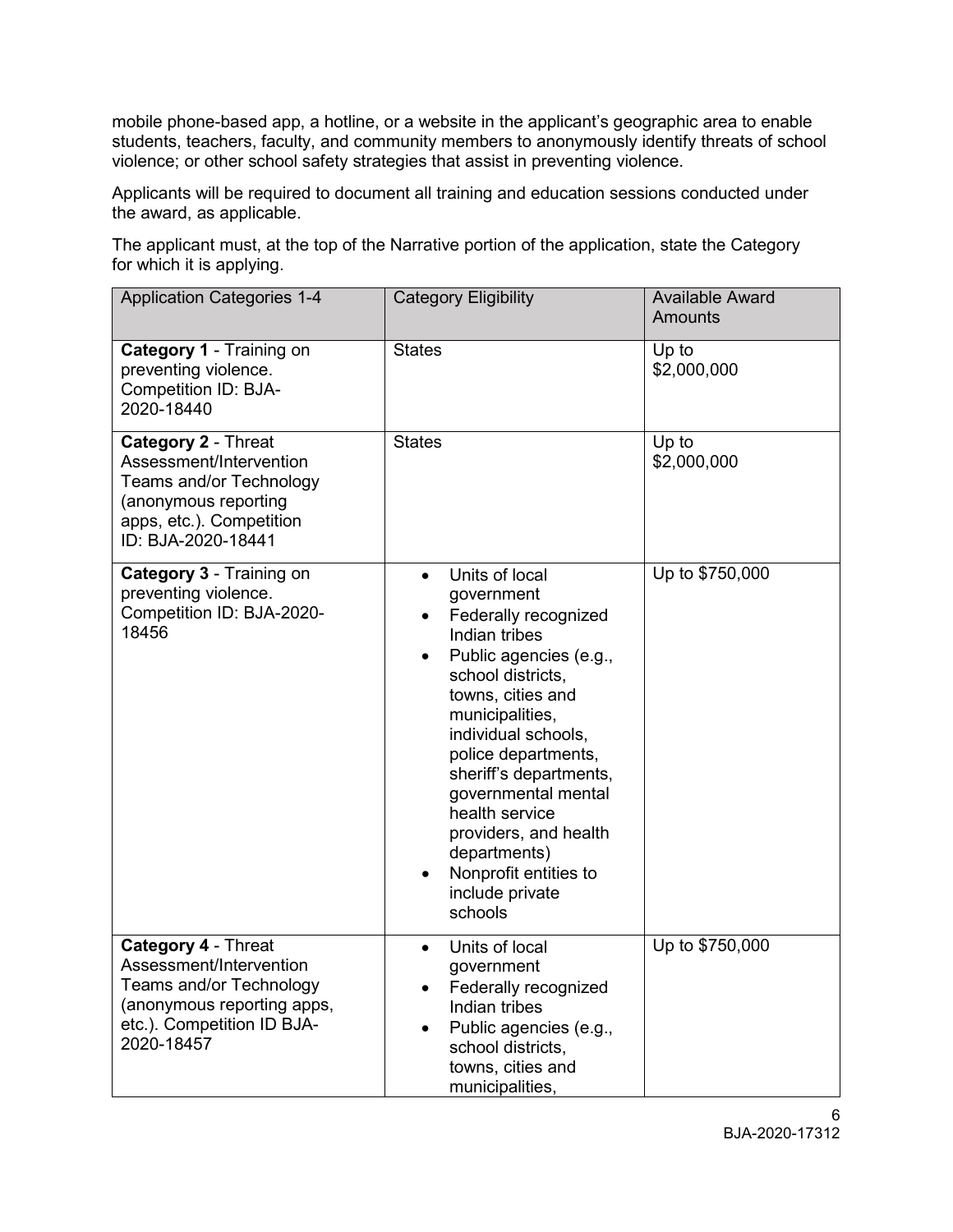| <b>Application Categories 1-4</b> | <b>Category Eligibility</b>                                                                                                                                                                                                | <b>Available Award</b><br>Amounts |
|-----------------------------------|----------------------------------------------------------------------------------------------------------------------------------------------------------------------------------------------------------------------------|-----------------------------------|
|                                   | individual schools,<br>police departments,<br>sheriff's departments,<br>governmental mental<br>health service<br>providers, and health<br>departments)<br>Nonprofit entities to<br>$\bullet$<br>include private<br>schools |                                   |

 [\(https://nij.gov/topics/crime/school-crime/Pages/school-safety-initiative.aspx\)](https://nij.gov/topics/crime/school-crime/Pages/school-safety-initiative.aspx) and OJP's safety best practices and threat assessments can be found at <u>SchoolSafety.gov</u> and the The National Institute of Justice's Comprehensive School Safety Initiative [CrimeSolutions.gov](https://CrimeSolutions.gov) (https://www[.crimesolutions.](https://www.crimesolutions.gov/)gov) are resources that applicants may use to obtain more information about evidence-based programs. Additional resources related to school National Threat Assessment Center [\(https://www.secretservice.gov/protection/ntac/\)](https://www.secretservice.gov/protection/ntac/).

#### <span id="page-6-0"></span>OJP Policy Priority Areas

In FY 2020, and in addition to executing any program-specific prioritization that may be applicable, priority consideration will be given to applications as follows:

- Applications that address specific challenges that rural communities face.
- • Applications that demonstrate that the individuals who are intended to benefit from the requested grant reside in high-poverty areas or persistent-poverty counties.
- Applications that offer enhancements to public safety in economically distressed communities (Qualified Opportunity Zones).

 To receive priority consideration under the rural priority, applicants must describe what makes the geographic service area rural (using U.S. Census or other appropriate government data; for assistance, applicants may wish to refer to [https://www.census.gov/programs](https://www.census.gov/programs-surveys/geography/guidance/geo-areas/urban-rural.html)[surveys/geography/guidance/geo-areas/urban-rural.html\)](https://www.census.gov/programs-surveys/geography/guidance/geo-areas/urban-rural.html), how isolated the area is from needed services, and how they will address specific challenges in rural communities.

 information to demonstrate that the individuals who are intended to benefit from the requested grant reside in high-poverty areas or persistent poverty counties. For purposes of this priority term ''persistent poverty counties'' means any county that has had 20 percent or more of its decennial censuses and the most recent Small Area Income and Poverty Estimates (applicants To receive priority consideration under the poverty priority, the applicant must provide consideration, the term ''high-poverty area'' means any census tract with a poverty rate of at least 20 percent as measured by the 2013–2017 5-year data series available from the American Community Survey of the Census Bureau (applicants may search by census tract at [https://www.census.gov/acs/www/data/data-tables-and-tools/narrative-profiles/2017/\)](https://www.census.gov/acs/www/data/data-tables-and-tools/narrative-profiles/2017/) and the population living in poverty over the past 30 years, as measured by the 1990 and 2000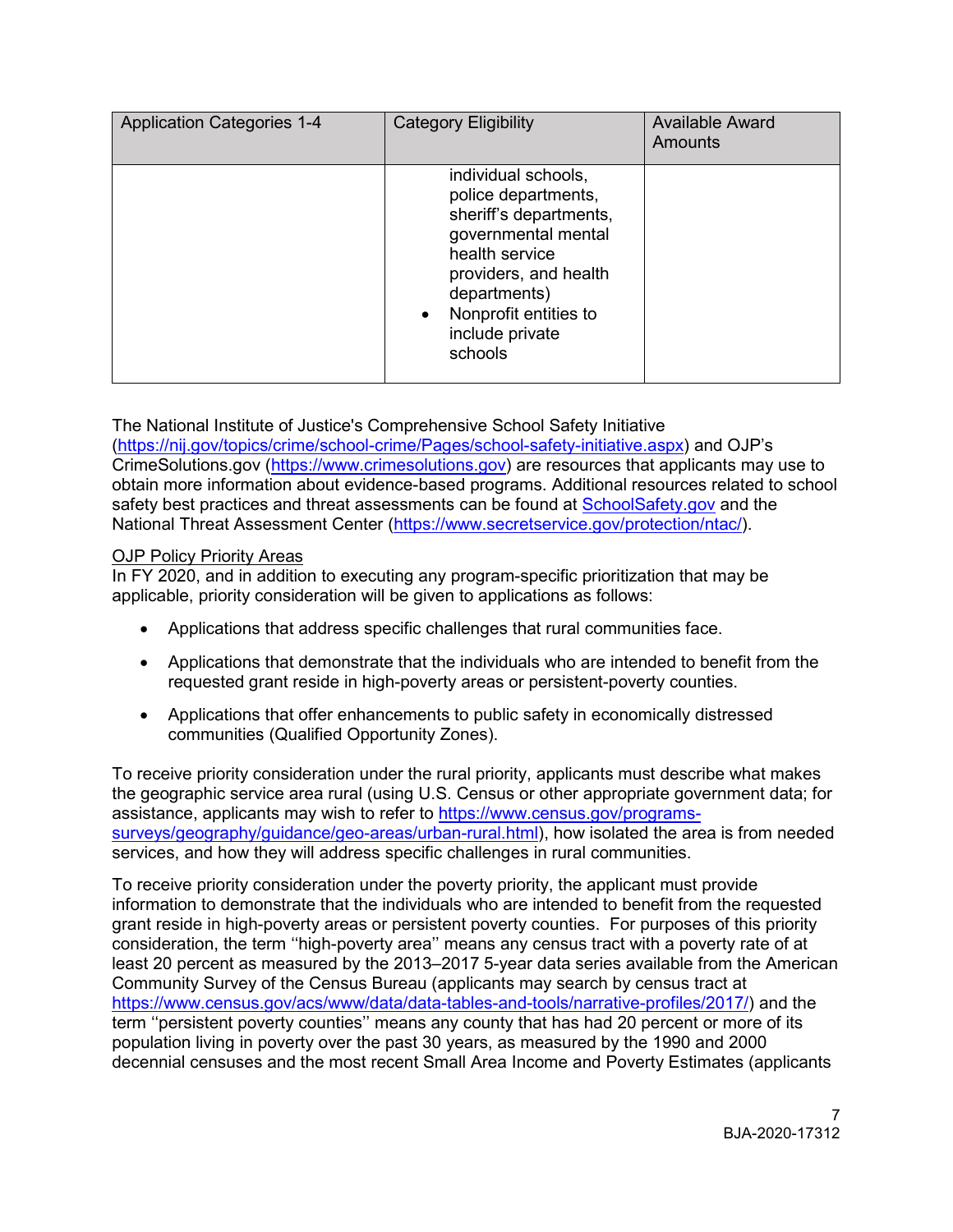may search by county at [https://www.census.gov/data/tables/time-series/dec/census](https://www.census.gov/data/tables/time-series/dec/census-poverty.html)[poverty.html](https://www.census.gov/data/tables/time-series/dec/census-poverty.html) and at [https://www.census.gov/programs-surveys/saipe.html\)](https://www.census.gov/programs-surveys/saipe.html).

 include information that specifies how the project will enhance public safety in the specified QOZs. For resources on QOZs, and for a current list of designated QOZs, see the U.S. To receive priority consideration under the Qualified Opportunity Zones priority, applicants must Department of the Treasury's resource webpage, accessible at [https://www.cdfifund.gov/pages/opportunity-zones.aspx.](https://www.cdfifund.gov/pages/opportunity-zones.aspx)

#### <span id="page-7-0"></span>**Evidence-based Programs or Practices**

OJP strongly emphasizes the use of data and evidence in policymaking and program development in criminal justice, juvenile justice, and crime victim services. For additional information and resources on evidence-based programs or practices, see the [OJP Grant](https://www.ojp.gov/funding/Apply/Resources/Grant-App-Resource-Guide.htm#evidenceBased)  [Application Resource Guide.](https://www.ojp.gov/funding/Apply/Resources/Grant-App-Resource-Guide.htm#evidenceBased)

#### <span id="page-7-1"></span>**Information Regarding Potential Evaluation of Programs and Activities**

 Applicants should note that OJP may conduct or support an evaluation of the programs and activities funded under this solicitation. For additional information, see the [OJP Grant](https://www.ojp.gov/funding/Apply/Resources/Grant-App-Resource-Guide.htm#potentialEvaluation)  [Application Resource Guide](https://www.ojp.gov/funding/Apply/Resources/Grant-App-Resource-Guide.htm#potentialEvaluation) section titled Information Regarding Potential Evaluation of Programs and Activities.

#### <span id="page-7-2"></span>**B. Federal Award Information**

Maximum number of awards BJA expects to make 150

Estimated maximum dollar amount for each award:

| Category 1:                                                                          | 5 awards of up to \$2,000,000 each |  |
|--------------------------------------------------------------------------------------|------------------------------------|--|
| Category 2:                                                                          | 5 awards of up to \$2,000,000 each |  |
| Category 3:                                                                          | 70 awards up to \$750,000 each     |  |
| Category 4:                                                                          | 70 awards up to \$750,000 each     |  |
| Total amount anticipated to be awarded under this solicitation<br>up to \$71,500,000 |                                    |  |
| Period of performance start date                                                     | October 1, 2020                    |  |
| Period of performance duration                                                       | 36 months                          |  |

**BJA may, in certain cases, provide additional funding in future years to awards made under this solicitation, through continuation awards.** OJP will consider, among other factors, OJP's strategic (programmatic and policy) priorities, a recipient's overall management of the award, and progress of award-funded work, when making continuation award decisions.

Under this solicitation, only one application by any particular applicant entity will be considered for each category. An entity may, however, be proposed as a subrecipient (subgrantee) in more than one application.

 BJA may elect to fund applications submitted under this FY 2020 solicitation in future fiscal years, dependent on, among other considerations, the merit of the applications and on the availability of appropriations.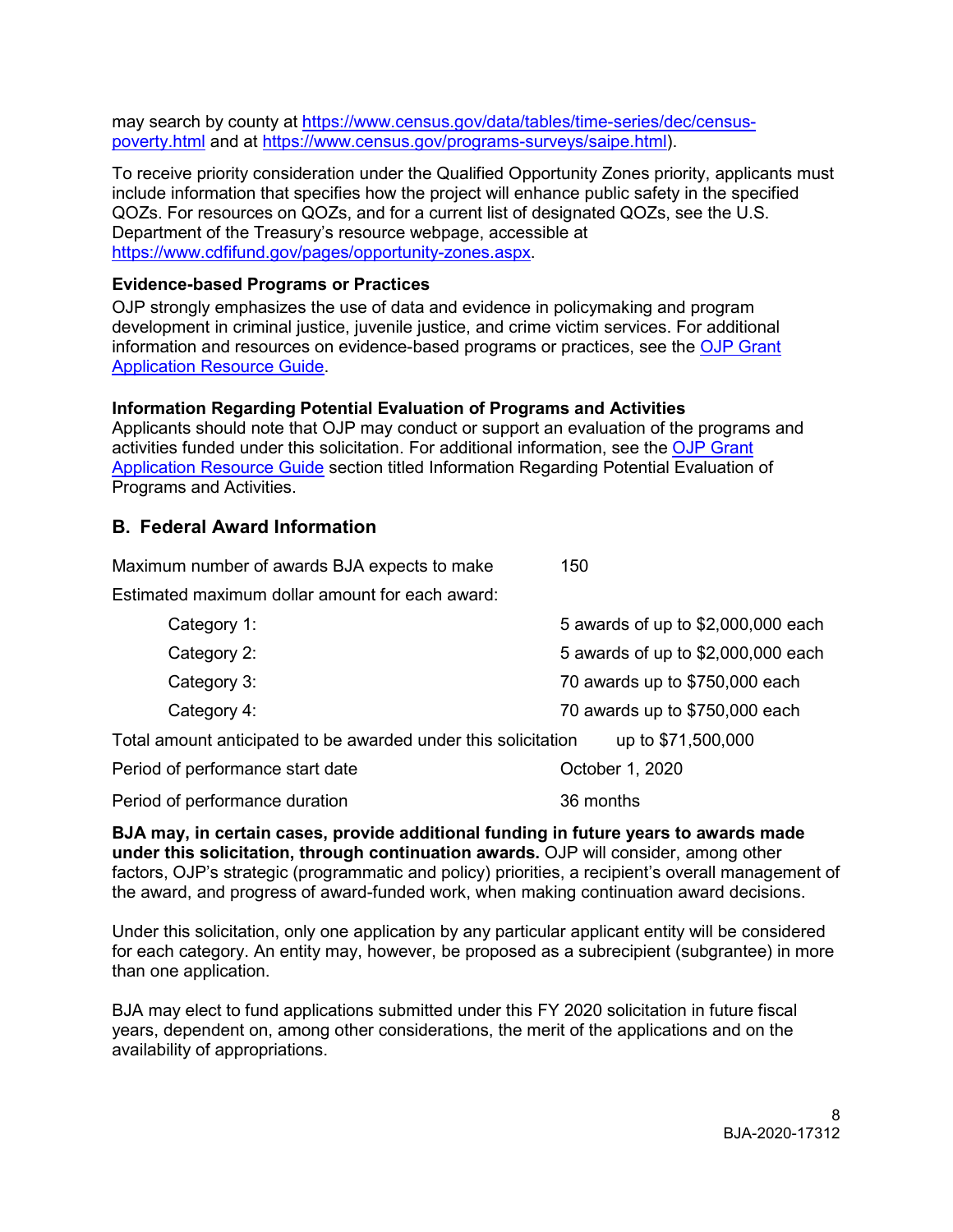Additional funding will only be provided for work that is different from that stated in an award received by the grantee in FY 2018 and FY 2019. No funds will be provided to complete work that should have been completed in a previous award.

All awards are subject to the availability of appropriated funds and to any modifications or additional requirements that may be imposed by law.

# <span id="page-8-0"></span>**Type of Award**

 BJA expects to make awards under this solicitation as grants. See the Administrative, National Policy, and Other Legal Requirements section of the <u>OJP Grant Application Resource Guide</u> for additional information.

# <span id="page-8-1"></span> **Financial Management and System of Internal Controls**

entities) must, as described in the Part 200 Uniform Requirements<sup>[1](#page-8-10)</sup> as set out at 2 C.F.R. 200.303, comply with standards for financial and program management. See the <u>OJP Grant</u> [Application Resource Guide](https://www.ojp.gov/funding/Apply/Resources/Grant-App-Resource-Guide.htm#financialManagement) for additional information. Award recipients and subrecipients (including recipients or subrecipients that are pass-through

# <span id="page-8-2"></span>**Budget Information**

# **Cost Sharing or Matching Requirement**

This solicitation does not require a match.

# **Please see the [OJP Grant Application Resource Guide](https://ojp.gov/funding/Apply/Resources/Grant-App-Resource-Guide.htm) for information on the following:**

<span id="page-8-5"></span><span id="page-8-4"></span><span id="page-8-3"></span>[Pre-agreement Costs \(also known as Pre-award Costs\)](https://www.ojp.gov/funding/Apply/Resources/Grant-App-Resource-Guide.htm#pre-agreement)  [Limitation on Use of Award Funds for Employee Compensation; Waiver](https://www.ojp.gov/funding/Apply/Resources/Grant-App-Resource-Guide.htm#UseOfAwardFunds)  [Prior Approval, Planning, and Reporting of Conference/Meeting/Training Costs](https://www.ojp.gov/funding/Apply/Resources/Grant-App-Resource-Guide.htm#reportingCosts)  [Costs Associated with Language Assistance](https://www.ojp.gov/funding/Apply/Resources/Grant-App-Resource-Guide.htm#languageAssistance) (if applicable)

# <span id="page-8-7"></span><span id="page-8-6"></span>**C. Eligibility Information**

 $\overline{a}$ 

For eligibility information, see title page.

For information on cost sharing or match requirements, see [Section B. Federal Award](#page-7-2)  [Information.](#page-7-2) 

# <span id="page-8-8"></span> **D. Application and Submission Information**

# <span id="page-8-9"></span>**What an Application Should Include**

The following application elements MUST be included in the application submission for an application to meet the basic minimum requirements (BMR) to advance to peer review and receive consideration for funding: Program Abstract, Program Narrative, Budget Detail Worksheet and Budget Narrative, and Memorandum of Understanding (MOU).

See the Application Elements and Formatting Instructions section of the OJP Grant Application [Resource Guide](https://www.ojp.gov/funding/Apply/Resources/Grant-App-Resource-Guide.htm#formatInstructions) for information on what happens to an application that does not contain all of the specified elements or that is nonresponsive to the scope of the solicitation*.* 

<span id="page-8-10"></span><sup>1</sup> The "Part 200 Uniform Requirements" means the DOJ regulation at 2 C.F.R Part 2800, which adopts (with certain modifications) the provisions of 2 C.F.R. Part 200.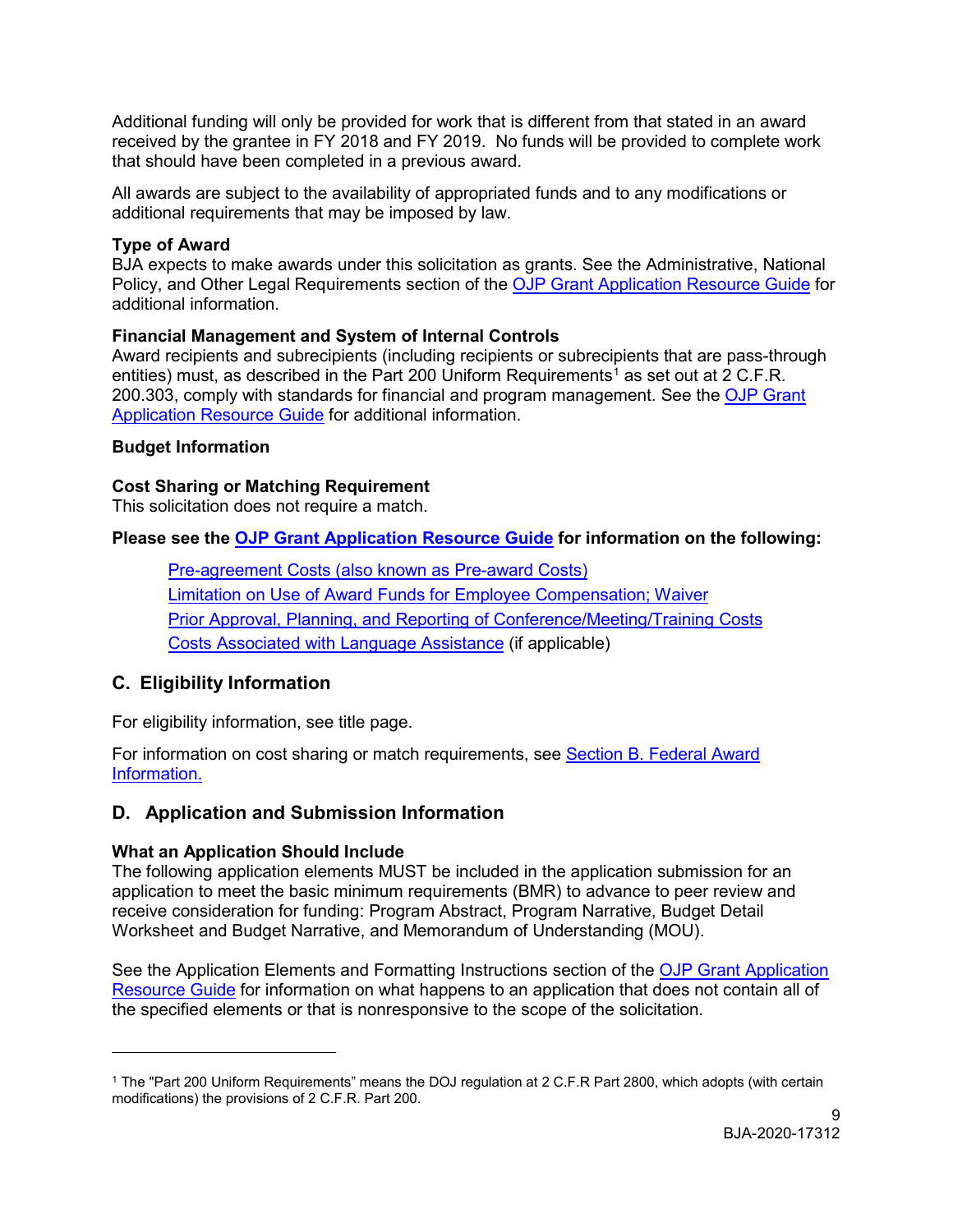# **1. Application for Federal Assistance (Standard Form (SF)-424)**

The SF-424 is a required standard form used as a cover sheet for submission of preapplications, applications, and related information. See the [OJP Grant Application](https://www.ojp.gov/funding/Apply/Resources/Grant-App-Resource-Guide.htm#completeApplication)  [Resource Guide](https://www.ojp.gov/funding/Apply/Resources/Grant-App-Resource-Guide.htm#completeApplication) for additional information on completing the SF-424.

 **Intergovernmental Review: This solicitation ("funding opportunity") is not subject to Executive Order 12372. (In completing the SF-424, an applicant is to answer question 19 by selecting the response that the "Program is not covered by E.O. 12372.")** 

#### **2. Project Abstract**

Include an abstract that summarizes the proposed project in 400 words or fewer. Project abstracts should be:

- Written for a general public audience.
- Submitted as a separate attachment with "Project Abstract" as part of its file name.
- Single-spaced, using a standard 12-point Times New Roman with 1-inch margins.

 As a separate attachment, the project abstract will not count against the page limit for the program narrative.

#### **If the Project Abstract is not submitted as part of the application, the application may not be considered for funding.**

#### **3. Program Narrative**

 solicitation and the Review Criteria (described below) in the order given. The Program The Program Narrative must respond to the objectives and deliverables stated in this Narrative should be double-spaced, using a standard 12-point Times New Roman font with 1-inch margins, and should not exceed 10 pages. Number pages "1 of 10," "2 of 10," etc.

If the Program Narrative fails to comply with these format and length-related restrictions, BJA may negatively consider such noncompliance in peer review and in final award decisions.

The following sections should be included as part of the program narrative:

- a. Description of the Issue
- b. Project Design and Implementation
- c. Capabilities and Competencies
- d. Plan for Collecting Data Required for this Solicitation's Performance Measures

 OJP will require each successful applicant to submit regular performance data that demonstrate the results of the work carried out under the award. The performance data directly relate to the objectives and deliverables identified under "Objectives and Deliverables" in [Section A. Program Description.](#page-4-3)

Applicants should visit OJP's performance measurement page at [www.ojp.gov/performance](https://www.ojp.gov/performance) for an overview of performance measurement activities at OJP.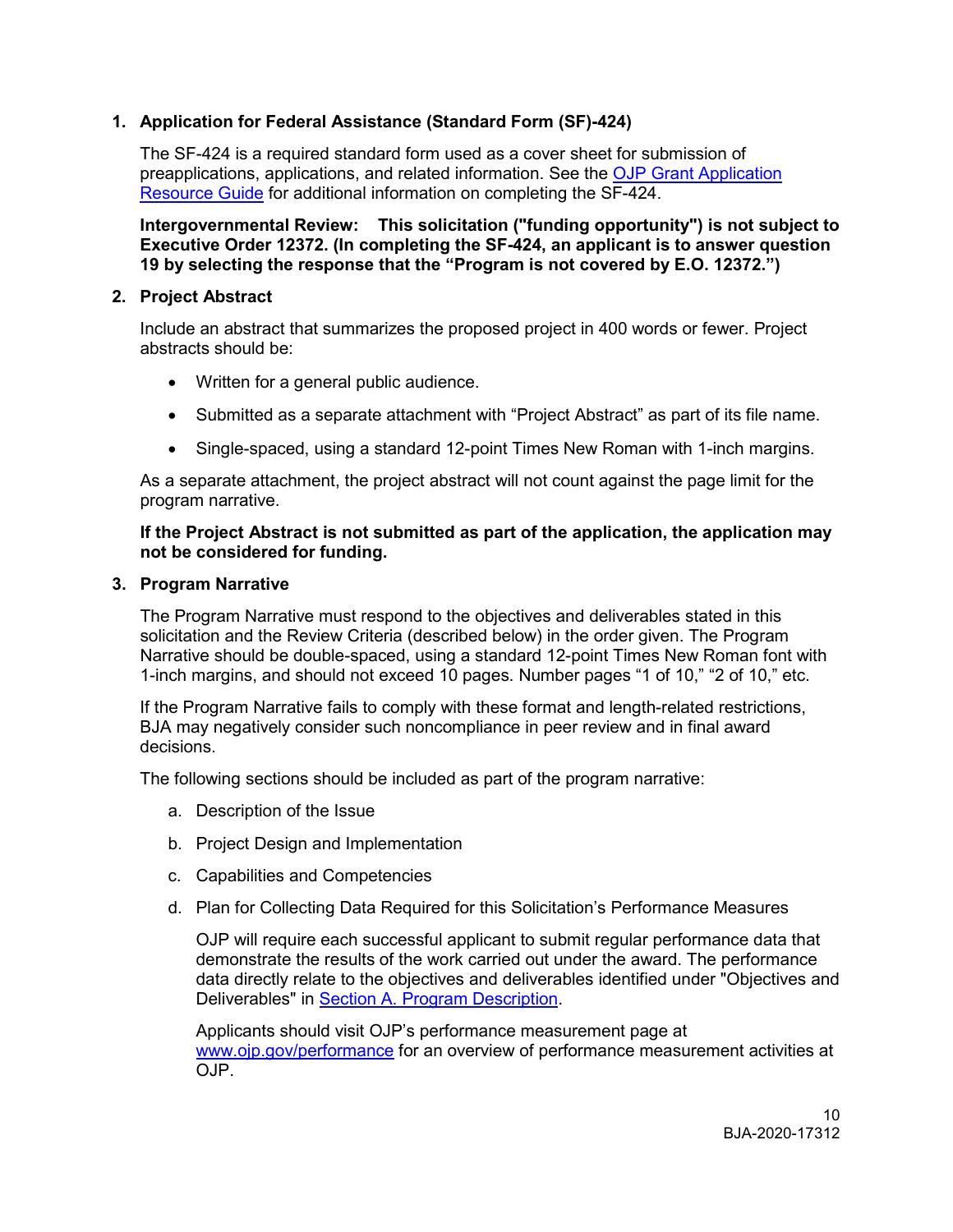[Measures Table. BJA is currently developing the performance measures for this](#page-17-0)  Performance measures for this solicitation are listed in [Appendix A: Performance](#page-17-0)  [program and will be shared with grantees upon acceptance of their awards.](https://ojpnet.ojp.usdoj.gov/bureaus_offices/BJA/TeamSites/SolicitationInfoSite/FY%202020%20Solicitations/FY20%20STOP%20Mental%20Health,%20Technology%20and%20Threat%20Assessement%20Solutions%20for%20Safer%20Schools%20Solicitation.docx#_Appendix_X:_Performance)  [Examples of the types of performance and accountability data that will be required](https://ojpnet.ojp.usdoj.gov/bureaus_offices/BJA/TeamSites/SolicitationInfoSite/FY%202020%20Solicitations/FY20%20STOP%20Mental%20Health,%20Technology%20and%20Threat%20Assessement%20Solutions%20for%20Safer%20Schools%20Solicitation.docx#_Appendix_X:_Performance)  [can be found in Appendix A.](https://ojpnet.ojp.usdoj.gov/bureaus_offices/BJA/TeamSites/SolicitationInfoSite/FY%202020%20Solicitations/FY20%20STOP%20Mental%20Health,%20Technology%20and%20Threat%20Assessement%20Solutions%20for%20Safer%20Schools%20Solicitation.docx#_Appendix_X:_Performance) 

 performance data reporting requirements for this grant program and detail how the The application should demonstrate the applicant's understanding of the applicant will gather the required data.

 application. Performance measures information is included as an alert that Please note that applicants are **not** required to submit performance data with the successful applicants will be required to submit performance data as part of the reporting requirements under an award.

 Management System (GMS). Award recipients will be required to provide the relevant data by submitting biannual performance metrics as part of their progress reports in the Grants

#### **Note on Project Evaluations**

An applicant that proposes to use award funds through this solicitation to conduct project evaluations should follow the guidance under Note on Project Evaluations in the OJP Grant [Application Resource Guide.](https://www.ojp.gov/funding/Apply/Resources/Grant-App-Resource-Guide.htm#projectEvaluation)

**Please see the [OJP Grant Application Resource Guide](https://ojp.gov/funding/Apply/Resources/Grant-App-Resource-Guide.htm) for information on the following:** 

- **4. [Budget Information and Associated Documentation](https://www.ojp.gov/funding/Apply/Resources/Grant-App-Resource-Guide.htm#budgetInfo)** in the Budget Preparation and Submission Information section.
- **5. [Indirect Cost Rate Agreement](https://www.ojp.gov/funding/Apply/Resources/Grant-App-Resource-Guide.htm#indirectCosts)**
- **6. [Tribal Authorizing Resolution](https://www.ojp.gov/funding/Apply/Resources/Grant-App-Resource-Guide.htm#tribalAuthorizing) (if applicable)**
- **[7. Financial Management and System of Internal Controls Questionnaire \(including](https://www.ojp.gov/funding/Apply/Resources/Grant-App-Resource-Guide.htm#internalControlsQuestionnaire)  [applicant disclosure of high-risk status\)](https://www.ojp.gov/funding/Apply/Resources/Grant-App-Resource-Guide.htm#internalControlsQuestionnaire)**
- **8. [Disclosure of Lobbying Activities](https://www.ojp.gov/funding/Apply/Resources/Grant-App-Resource-Guide.htm#lobbyingActivity)**
- **9. [Applicant Disclosure of Pending Applications](https://www.ojp.gov/funding/Apply/Resources/Grant-App-Resource-Guide.htm#applicantDisclosure)**
- **10. [Applicant Disclosure and Justification DOJ High Risk Grantees](https://www.ojp.gov/funding/Apply/Resources/Grant-App-Resource-Guide.htm#applicantDisclosureHR)[2](#page-10-0) (if applicable) 11. [Research and Evaluation Independence and Integrity](https://www.ojp.gov/funding/Apply/Resources/Grant-App-Resource-Guide.htm#researchAndEvaluation)**
- 
- **12. [Disclosure of Process Related to Executive Compensation](https://www.ojp.gov/funding/Apply/Resources/Grant-App-Resource-Guide.htm#processDisclosure)**

#### **13. Additional Attachments**

 $\overline{a}$ 

 applications that address specific challenges that rural communities face. Each **a. Documentation of Rural Challenges (if applicable)** As is mentioned above, OJP will give priority consideration in award decisions to

<span id="page-10-0"></span> $2$  A "DOJ High Risk Grantee" is a recipient that has received a DOJ High-Risk designation based on a documented history of unsatisfactory performance, financial instability, management system or other internal control deficiencies, or noncompliance with award terms and conditions on prior awards, or that is otherwise not responsible.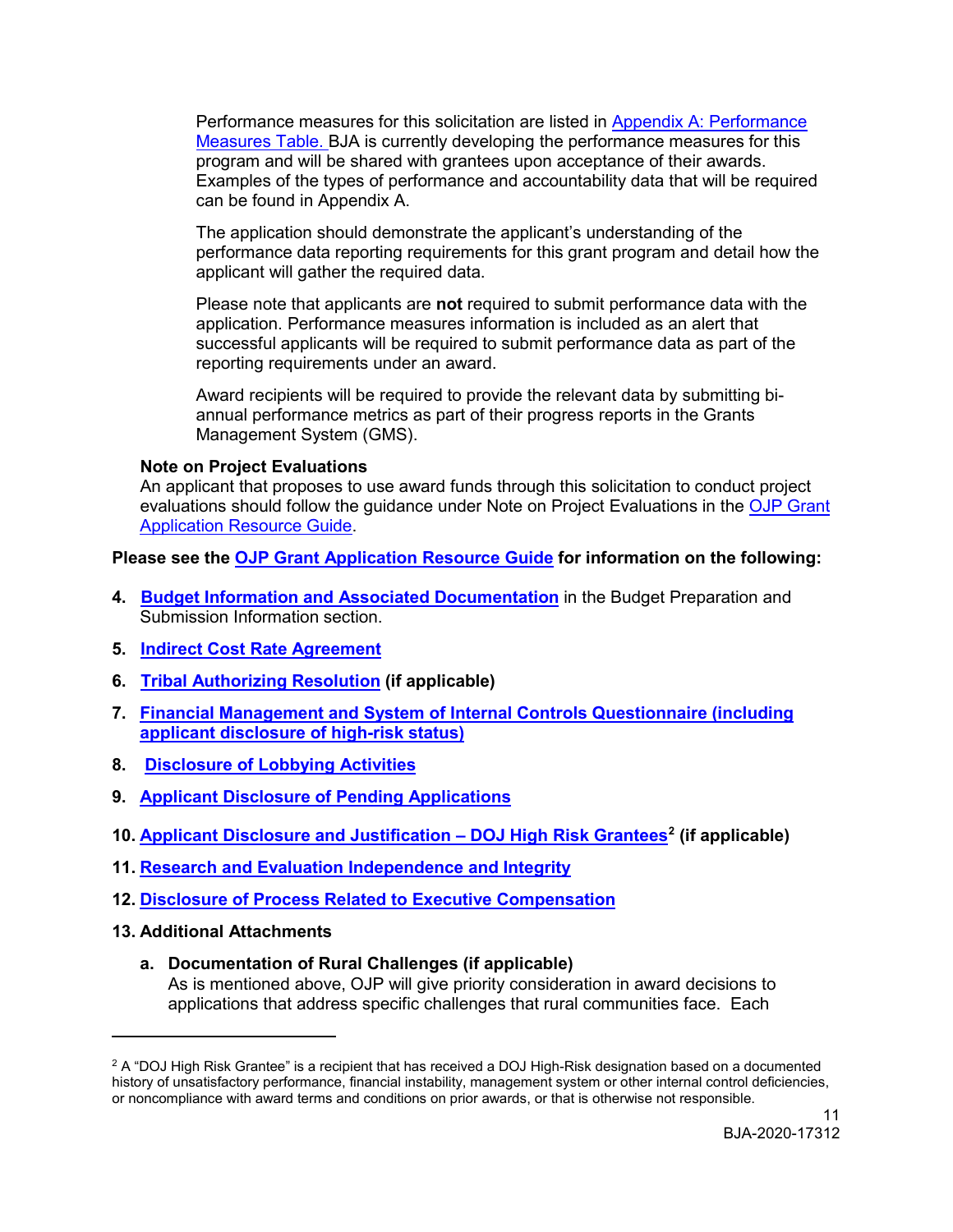(using U.S. Census or other appropriate government data), how isolated the area is from needed services, and how it will address specific challenges in rural communities. applicant proposing to receive priority consideration under the rural priority should provide a sufficient narrative to include what makes the geographic service area rural

#### **b. Documentation of High-Poverty Areas or Persistent-Poverty Counties (if applicable)**

 applications that demonstrate that the individuals who will benefit from the requested grant reside in high-poverty areas or persistent-poverty counties as defined above. specific Persistent-Poverty County where individuals are intended to benefit from the requested grant and how the requested grant will address specific challenges in each As mentioned above, OJP will give priority consideration in award decisions to Each applicant proposing to receive consideration under the High-Poverty Areas or Persistent Poverty Counties priority should provide a sufficient narrative explanation to identify each specific High-Poverty Area (by census tract number(s)) and/or each such identified area and/or county.

#### **c. Documentation of Enhanced Public Safety in Qualified Opportunity Zones (if applicable)**

 The narrative and the list of affected QOZs (by census tract number) must be included as an attachment that is clearly labeled as addressing QOZs. The applicant may also include tables, charts, graphs, or other relevant illustrations that may be useful in As is mentioned above, OJP will give priority consideration in award decisions to designated Qualified Opportunity Zones (QOZs). Each applicant proposing to receive priority consideration under the under the Qualified Opportunity Zones priority should provide a sufficient narrative explanation in order for OJP to identify clearly the public safety benefit the applicant anticipates that its project will have on a specified QOZ(s). comprehending the manner in which the proposed project is anticipated to benefit a QOZ(s).

#### **d. Memorandum of Understanding** (MOU) should contain the following elements:

- and the effective date of the agreement. The effective date of the agreement must cover the term of the award or contain language regarding the annual renewal of the • **Purpose of the MOU.** The statement of purpose should describe the agencies or organizations that are entering into the partnership, the purpose of the partnership, agreement through the term of the award.
- the roles and responsibilities of the school, the school district, and the law document. This document should also include any budget information, such as specific funds allocated to other partners, and for the stated purpose. • **Description of partner roles and responsibilities.** This description must include enforcement agency, and each partner should be specifically listed within the
- **Signatures.** The MOU must be signed and dated by both the lead law enforcement agency leadership (i.e., police chief or sheriff) and the school official(s) who will have general educational oversight and decision-making authority (i.e., board of education chairperson, superintendent, or school principal) regarding this project.
- **e. Timeline/Project Plan** outlining key tasks, benchmarks, and persons or entities responsible.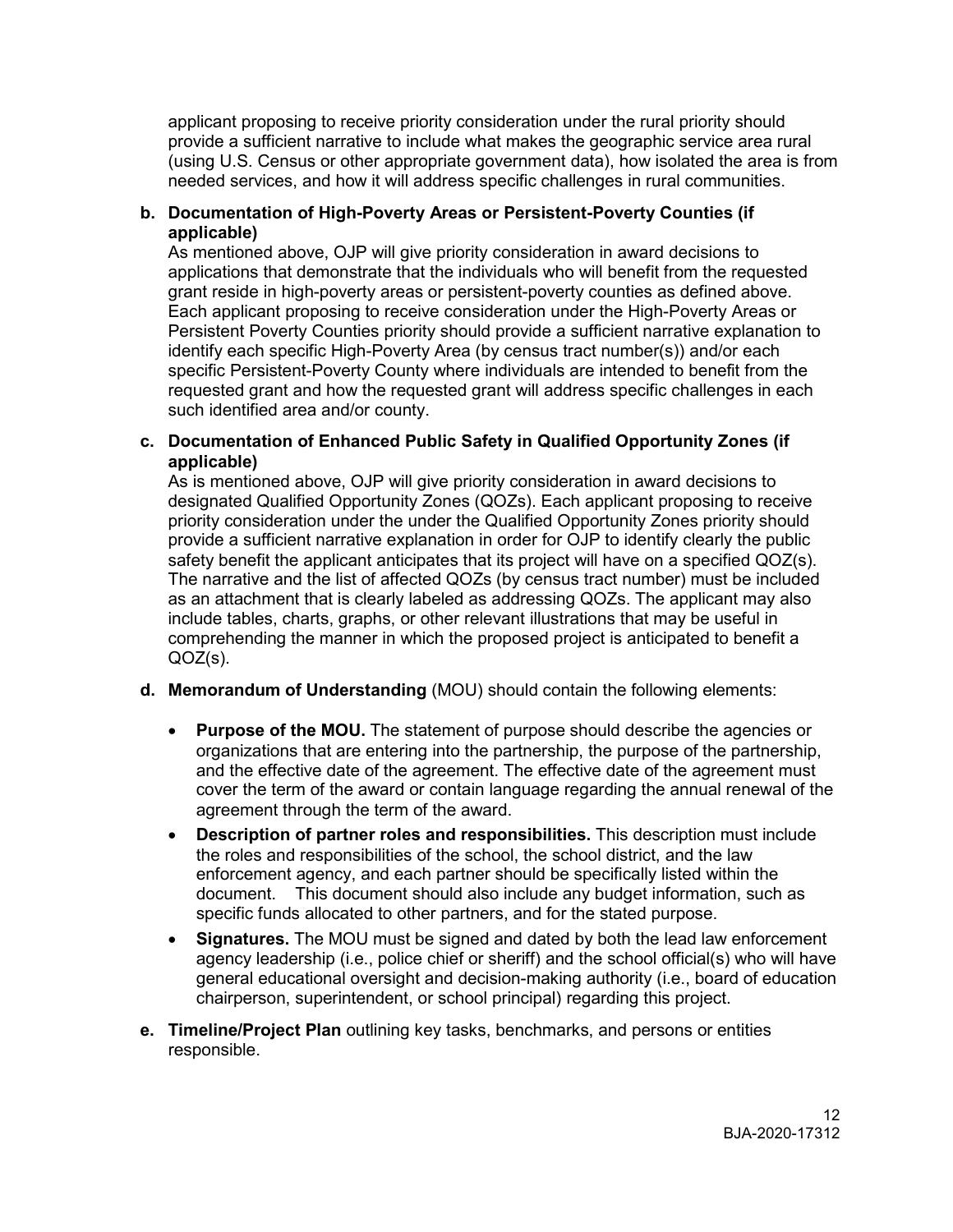#### <span id="page-12-0"></span>**How To Apply ([Grants.gov](https://Grants.gov))**

Applicants must register in and submit applications through <u>Grants.gov,</u> a primary source to find federal funding opportunities and apply for funding. Find information on how to apply in response to this solicitation in the [OJP Grant Application Resource Guide.](https://www.ojp.gov/funding/Apply/Resources/Grant-App-Resource-Guide.htm#howToApply)

#### <span id="page-12-1"></span>**Registration and Submission Steps**

Applicants will need the following identifying information when searching for the funding opportunity on [Grants.gov.](https://Grants.gov)

#### **1. CFDA #16.839***,* **STOP School Violence**

- by the individual Competition ID. Select the appropriate Competition ID for the intended **2. Select the correct Competition ID.** This solicitation contains multiple categories, denoted category of the application**.** 
	- **Category 1:** Preventing School Violence: a state training on preventing violence. Competition ID BJA-2020-18440
	- • **Category 2:** Preventing School Violence: a state threat assessment/intervention teams and/or technology (anonymous reporting apps, etc.). Competition ID BJA-2020- 18441
	- • **Category 3:** Preventing School Violence: units of local government, federally recognized Indian tribes, public agencies, nonprofit entities to include private schools – training on preventing violence. Competition ID BJA-2020-18456
	- • **Category 4:** Preventing School Violence: units of local government, federally recognized assessment/intervention teams and/or technology (anonymous reporting apps, etc.). Indian tribes, public agencies, nonprofit entities to include private schools – threat Competition ID BJA-2020-18457

For information on each registration and submission step, see the OJP Grant Application [Resource Guide.](https://www.ojp.gov/funding/Apply/Resources/Grant-App-Resource-Guide.htm#submissionSteps)

# <span id="page-12-2"></span>**E. Application Review Information**

#### <span id="page-12-3"></span>**Review Criteria**

Applications that meet basic minimum requirements will be evaluated by peer reviewers using the following review criteria.

# **1. Description of the Issue (20 percent)**

 Describe the specific problem of school violence as it relates to the applicant's references should be used unless they specifically reference the applicant. locality. Include data and information that have been used to identify and assess the problem and that demonstrate that the applicant understands the nature and dimension of the problem. Any statistics or references used in this section should be those gathered and documented for the applicant's area. No national statistics or

# **2. Project Design and Implementation (30 percent)**

 innovative delivery mechanisms and products. The applicant must tie project Describe how the project will address the description listed under the Program-specific Information section. The project must demonstrate relevance, innovation, and timeliness not only to the topics and need to stop school violence, but it must also demonstrate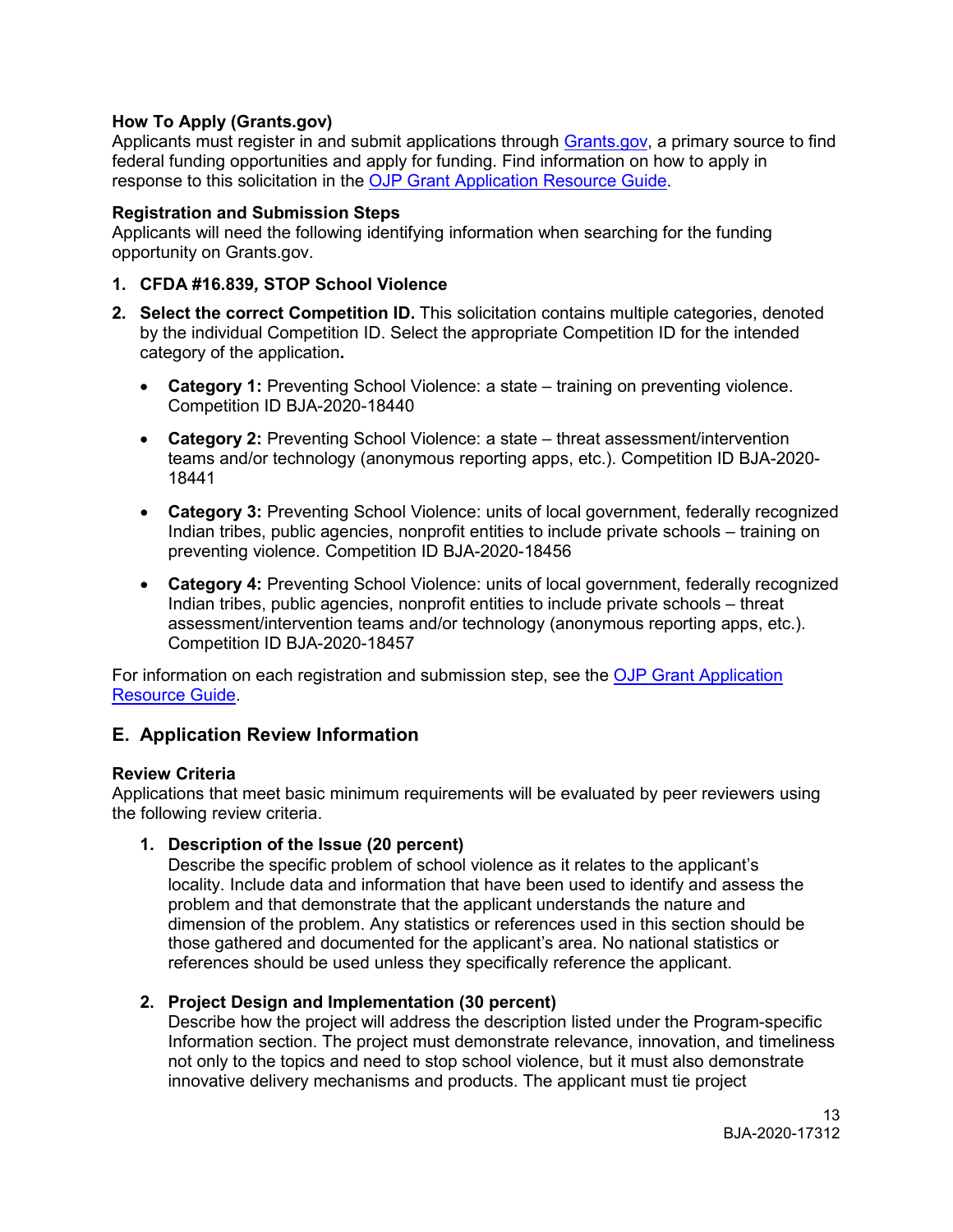activities/deliverables to objectives and deliverables in the program design. In addition, items as well. the required project timeline should clearly identify each project activity (all required deliverables must be included), expected completion date, and the responsible person or organization. Applicants may choose to include other items/deliverables in addition to the ones listed in this announcement and should provide detailed information on those

# **3. Capabilities and Competencies (20 percent)**

 Fully describe the capabilities of the applicant, the subrecipients, and contractors to successfully implement the project. This section should also state the competencies of applicant should demonstrate sound knowledge of the <u>Global Standards Package</u> (GSP) and describe any current or previous experience using GSP. If the applicant has no the staff assigned to the project. In addition, as a part of sharing information, the experience with GSP, technical support can be provided.

#### **4. Plan for Collecting the Data Required for this Solicitation's Performance Measures (5 percent)**

 Describe the process for measuring project performance. Identify who will collect the outputs and outcomes they anticipate as a result of their proposed implementation strategy and a process for measuring them. data, who is responsible for performance measurement, and how the information will be used to guide and evaluate the project's impact. Describe the process to accurately report implementation findings and, specifically, the solution's impact on criminal justice and or school operational practices. Applicants should identify and describe both the

#### 5. **Budget (15 percent)**

 Provide a budget that is complete, cost effective, and allowable (e.g., reasonable, allocable, and necessary for program activities). Budget narratives should detail how applicants will maximize cost effectiveness of grant expenditures. Budget narratives objectives of the program.<sup>4</sup> The budget should also reflect the funds provided to any should demonstrate cost effectiveness in relation to potential alternatives and the sub-recipient, or contractor.

 In the narrative, applicants must fully explain why the proposed expenditures are necessary to support implementation of the technical solution described in the Program Narrative.

 meeting as directed. It is expected that this meeting would be for a minimum of 2 days attend, with a maximum of three. Applicants should also budget travel/lodging expenses for one visit to the Washington, DC area to meet with federal officials and/or take part in BJA-sponsored grantee and 1 night, for at least one representative from the project. Additional attendees may

# attend, with a maximum of three. 6. **Sustainability Plan (10 percent)**

 that additional funding under this program is available after the award period, but it should Provide a sustainability plan to address how the project or technology will continue to operate and be maintained once the award funding has ended. This plan should not assume identify state, local, or possibly private funding to ensure the program or technology continues.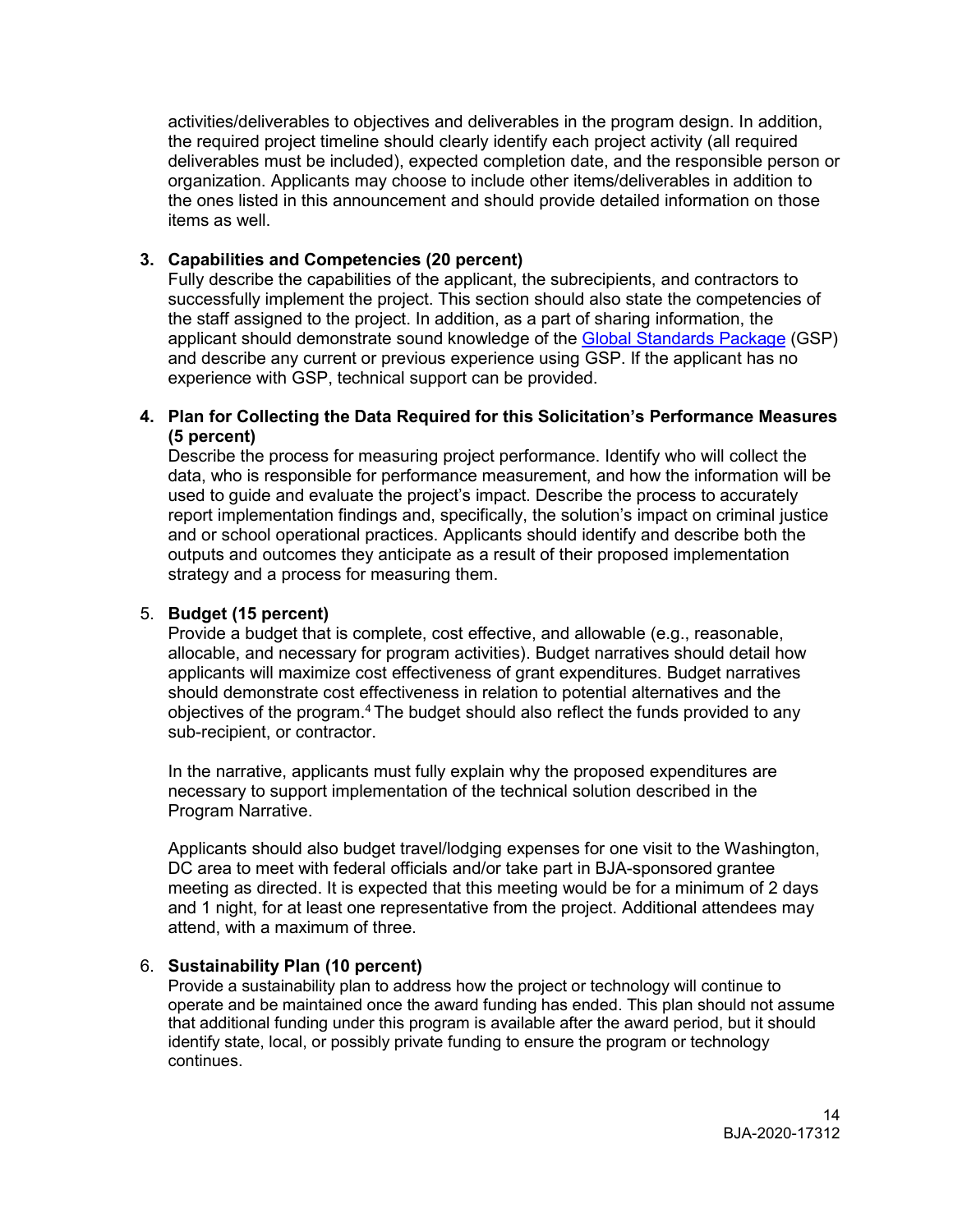#### <span id="page-14-0"></span>**Review Process**

understandable, measurable, achievable, and consistent with the solicitation requirements. BJA reviews an application to make sure that the information presented is reasonable,

understandable, measurable, achievable, and consistent with the solicitation requirements.<br>The following five paragraphs in this solicitation expressly modify the "Application Review Information" provisions in the OJP Grant Application Resource Guide. An applicant is to follow the guidance in these five paragraphs instead of the guidance stated under the "Application Review Information" heading in the Guide.

 Peer reviewers will review the applications submitted under this solicitation that meet basic are common requirements applicable to all solicitations for funding under OJP programs: minimum requirements. For purposes of assessing whether an application meets basic minimum requirements and should proceed to further consideration, OJP screens applications for compliance with those requirements. Although specific requirements may vary, the following

- The application must be submitted by an eligible type of applicant
- The application must request funding within programmatic funding constraints (if applicable).
- The application must be responsive to the scope of the solicitation.
- The application must include all items necessary to meet the basic minimum requirements.

 order for an application to meet the basic minimum requirements, see "What an Application For a list of the application elements that MUST be included in the application submission in Should Include" under Section D. Application and Submission Information.

 requirements. BJA may use internal peer reviewers, external peer reviewers, or a combination, to assess applications on technical merit using the solicitation's review criteria. An external peer reviewer is an expert in the subject matter of a given solicitation who is not a current DOJ Peer review panels will evaluate, score, and rate applications that meet basic minimum employee. An internal reviewer is a current DOJ employee who is well versed or has expertise in the subject of this solicitation. Peer reviewers' ratings and any resulting recommendations are advisory only, but are considered carefully.

Other important considerations for BJA include geographic diversity, strategic (programmatic and policy) priorities (specifically including, but not limited to, those mentioned above relating to addressing specific challenges that rural communities face, high-poverty areas or persistentpoverty counties, demonstrable potential enhancement to public safety in one or more federally designated Qualified Opportunity Zones), available funding, as well as the extent to which the Budget Detail Worksheet and Budget Narrative accurately explain project costs that are reasonable, necessary, and otherwise allowable under federal law and applicable federal cost principles.

 record with respect to performance, integrity, and business ethics, OJP checks whether the Pursuant to the Part 200 Uniform Requirements, before award decisions are made, OJP also reviews information related to the degree of risk posed by the applicant. Among other things to help assess whether an applicant that has one or more prior federal awards has a satisfactory applicant is listed in SAM as excluded from receiving a federal award.

 In addition, if OJP anticipates that an award will exceed \$250,000 in federal funds, OJP also must review and consider any information about the applicant that appears in the nonpublic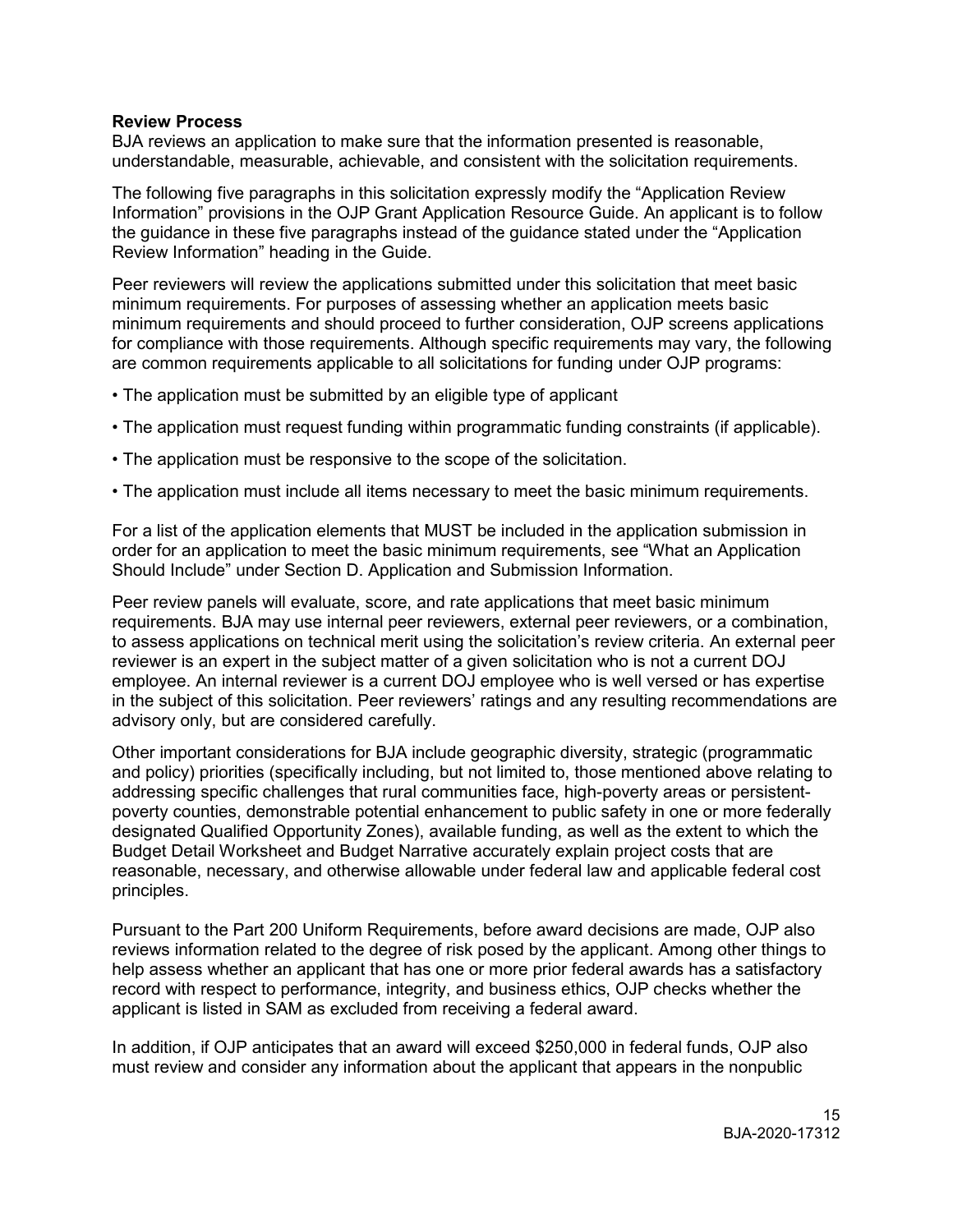segment of the integrity and performance system accessible through SAM (currently, the Federal Awardee Performance and Integrity Information System, FAPIIS).

 information about itself that currently appears in FAPIIS and was entered by a federal awarding **Important note on FAPIIS:** An applicant, at its option, may review and comment on any agency. OJP will consider any such comments by the applicant, in addition to the other information in FAPIIS, in its assessment of the risk posed by the applicant.

 Absent explicit statutory authorization or written delegation of authority to the contrary, all final award decisions will be made by the Assistant Attorney General, who may take into account not only peer review ratings and BJA recommendations, but also other factors as indicated in this section.

# <span id="page-15-0"></span>**F. Federal Award Administration Information**

#### **Please see the [OJP Grant Application Resource Guide](https://ojp.gov/funding/Apply/Resources/Grant-App-Resource-Guide.htm) for information on the following:**

#### <span id="page-15-1"></span>**[Federal Award Notices](https://www.ojp.gov/funding/Apply/Resources/Grant-App-Resource-Guide.htm#awardNotices)**

#### <span id="page-15-2"></span>**[Administrative, National Policy, and Other Legal Requirements](https://www.ojp.gov/funding/Apply/Resources/Grant-App-Resource-Guide.htm#otherLegalRequirements)**

 If selected for funding, in addition to implementing the funded project consistent with the applicable requirements of federal statutes and regulations (including applicable OJP-approved application, the recipient must comply with all award conditions, and all requirements referred to in the assurances and certifications executed in connection with award acceptance).

 For additional information on these legal requirements, see the "Administrative, National Policy, and Other Legal Requirements" section in the OJP Grant Application Resource [Guide.](https://www.ojp.gov/funding/Apply/Resources/Grant-App-Resource-Guide.htm)

#### <span id="page-15-3"></span>**Information Technology (IT) Security Clauses**

#### <span id="page-15-4"></span>**[Information Technology \(IT\) Security Clauses](https://www.ojp.gov/funding/Apply/Resources/Grant-App-Resource-Guide.htm#securityClauses) General Information About [Post-Federal Award Reporting Requirements](https://www.ojp.gov/funding/Apply/Resources/Grant-App-Resource-Guide.htm#awardReportingRequirements)**

In addition to the deliverables described in [Section A. Program Description,](#page-4-1) any recipient of an award under this solicitation will be required to submit the following reports and data.

 delinquent. (In appropriate cases, OJP may require additional reports.) Required reports. Recipients typically must submit quarterly financial reports, semiannual progress reports, final financial and progress reports, and, if applicable, an annual audit report in accordance with the Part 200 Uniform Requirements or specific award conditions. Future awards and fund drawdowns may be withheld if reports are

See the [OJP Grant Application Resource Guide](https://www.ojp.gov/funding/Apply/Resources/Grant-App-Resource-Guide.htm#awardReportingRequirements) for additional information on specific postaward reporting requirements, including performance measures data.

# <span id="page-15-5"></span>**G. Federal Awarding Agency Contact(s)**

For OJP contact(s), see page 3.

For contact information for [Grants.gov](https://Grants.gov), see page 2.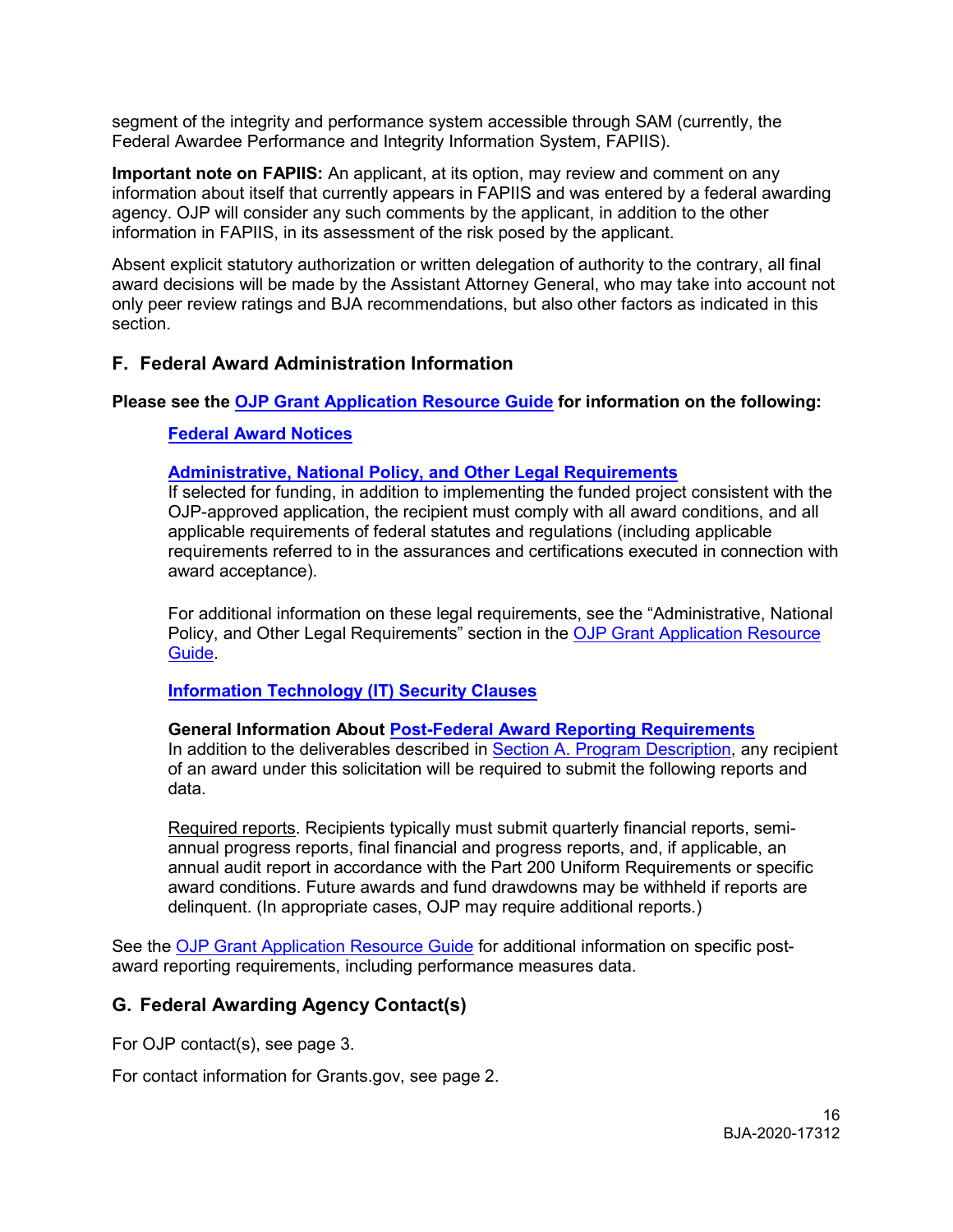# <span id="page-16-0"></span>**H. Other Information**

**Please see the [OJP Grant Application Resource Guide](https://ojp.gov/funding/Apply/Resources/Grant-App-Resource-Guide.htm) for information on the following:** 

<span id="page-16-1"></span>**[Freedom of Information and Privacy Act \(5 U.S.C. 552 and 5 U.S.C. 552a\)](https://www.ojp.gov/funding/Apply/Resources/Grant-App-Resource-Guide.htm#foia)**  [Provide Feedback to OJP](https://www.ojp.gov/funding/Apply/Resources/Grant-App-Resource-Guide.htm#feedback)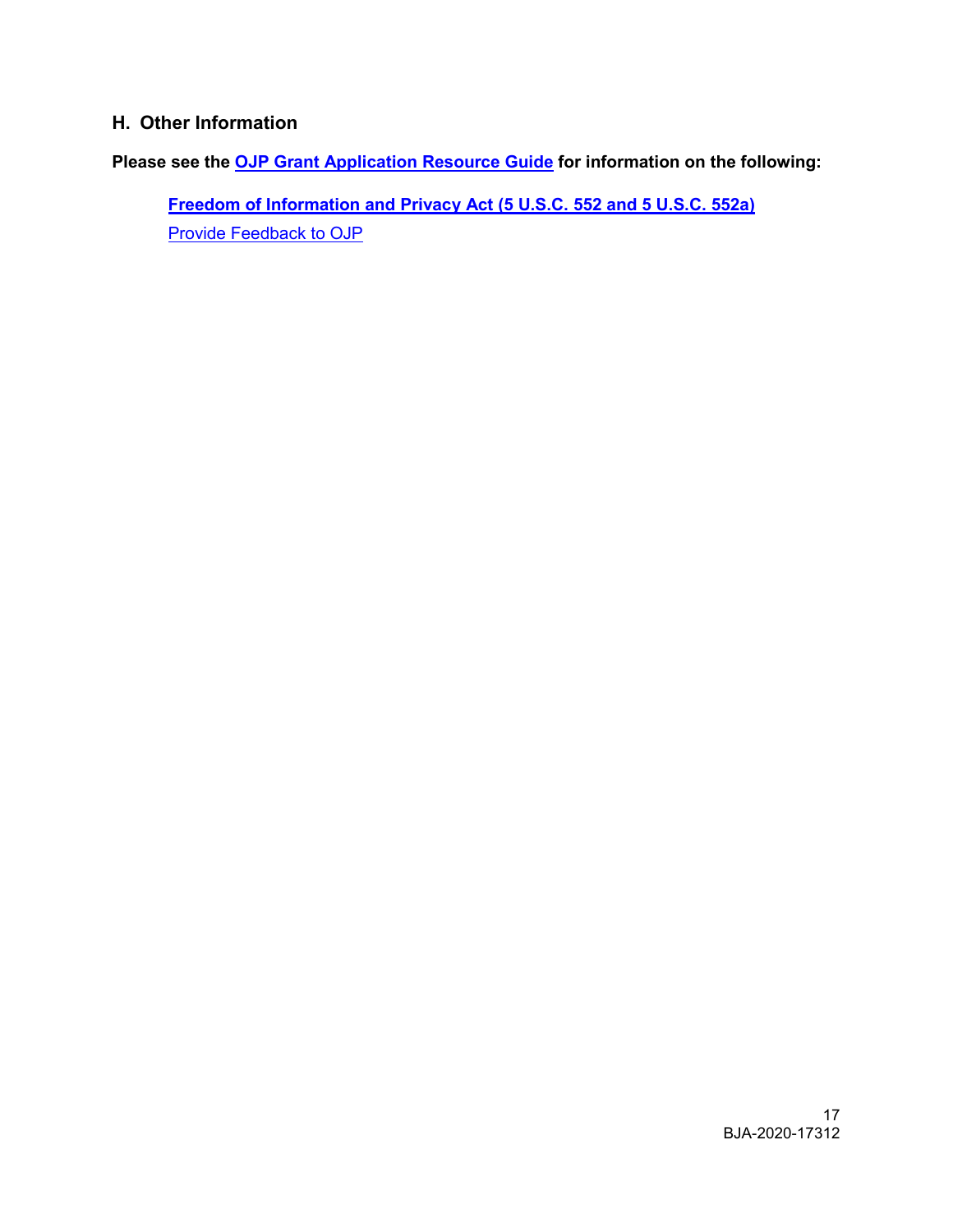# **Appendix A: Performance Measures Table**

<span id="page-17-0"></span>

| Objective 1. Threat Assessments & Development of Multidisciplinary Intervention<br><b>Teams</b> |                                                                                                                                                                                                                                                                                                                                                                                                                                                                                                                                                                                                                                                                                                                                                                                                                                                                                                                                                                                                                                                                                       |  |  |
|-------------------------------------------------------------------------------------------------|---------------------------------------------------------------------------------------------------------------------------------------------------------------------------------------------------------------------------------------------------------------------------------------------------------------------------------------------------------------------------------------------------------------------------------------------------------------------------------------------------------------------------------------------------------------------------------------------------------------------------------------------------------------------------------------------------------------------------------------------------------------------------------------------------------------------------------------------------------------------------------------------------------------------------------------------------------------------------------------------------------------------------------------------------------------------------------------|--|--|
| Objective A.                                                                                    | Implementation of evidence based school safety plan                                                                                                                                                                                                                                                                                                                                                                                                                                                                                                                                                                                                                                                                                                                                                                                                                                                                                                                                                                                                                                   |  |  |
| Performance Measures                                                                            | Percentage of schools using an evidence based safety school plan<br>$\bullet$                                                                                                                                                                                                                                                                                                                                                                                                                                                                                                                                                                                                                                                                                                                                                                                                                                                                                                                                                                                                         |  |  |
| <b>Questionnaire Questions</b><br>[data grantee provides]                                       | Have you implemented an evidence based practice for the prevention of<br>$\bullet$<br>school violence for a school safety plan<br>Date the school safety plan was implemented<br>$\circ$                                                                                                                                                                                                                                                                                                                                                                                                                                                                                                                                                                                                                                                                                                                                                                                                                                                                                              |  |  |
| Objective B.                                                                                    | Conduct assessments of schools and individuals to identify safety risks and<br>individuals determined to be a potential threat to themselves or others receive a<br>school threat assessment and are referred for services.                                                                                                                                                                                                                                                                                                                                                                                                                                                                                                                                                                                                                                                                                                                                                                                                                                                           |  |  |
| Performance Measures                                                                            | Percentage of schools that received a security survey (assessment)<br>$\bullet$<br>Percentage of school security survey findings that the school commits to<br>addressing<br>Percentage of individuals determined by a school counselor as needing a<br>٠<br>threat assessment who were assessed by a clinical professional<br>Percentage of individuals determined by a school counselor as needing a<br>$\bullet$<br>threat assessment<br>Percentage of individuals determined to be a threat to themselves or<br>others who are referred to a program                                                                                                                                                                                                                                                                                                                                                                                                                                                                                                                              |  |  |
| <b>Questionnaire Questions</b><br>[data grantee provides]                                       | Number of schools determined to need a security survey (assessment)<br>$\bullet$<br>since the start of the grant<br>Of those, the number of schools that completed a security survey<br>$\circ$<br>(assessment), since the start of the grant<br>Number of recommendations identified during the security survey<br>Number of recommendations that the school commits to<br>$\circ$<br>addressing<br>Number of individuals determined by a school counselor as needing an<br>assessment (e.g., threat assessment)<br>Identify the threat assessment tool used<br>$\circ$<br>Number of individuals receiving a clinical assessment (e.g., threat<br>assessment) by a licensed professional<br>Of those, what number of individuals are determined to be a<br>O<br>threat to themselves or others during the reporting period<br>Of those, what number of individuals are referred to a program (or<br>$\circ$<br>service) during the reporting period<br>Number of individuals who have received a clinical assessment (e.g.,<br>threat assessment) more than once in the last 90 days |  |  |
| Objective C.                                                                                    | Establish or enhance multidisciplinary teams that identify school violence threats<br>and mitigate those risks.                                                                                                                                                                                                                                                                                                                                                                                                                                                                                                                                                                                                                                                                                                                                                                                                                                                                                                                                                                       |  |  |
| Performance Measures                                                                            | Number of schools that started a multidisciplinary team<br>$\bullet$<br>Number of schools that enhanced or expanded their multidisciplinary team<br>٠<br>Percentage of issues or crises responded to by the multidisciplinary team<br>$\bullet$<br>that involved violence or threats of violence                                                                                                                                                                                                                                                                                                                                                                                                                                                                                                                                                                                                                                                                                                                                                                                      |  |  |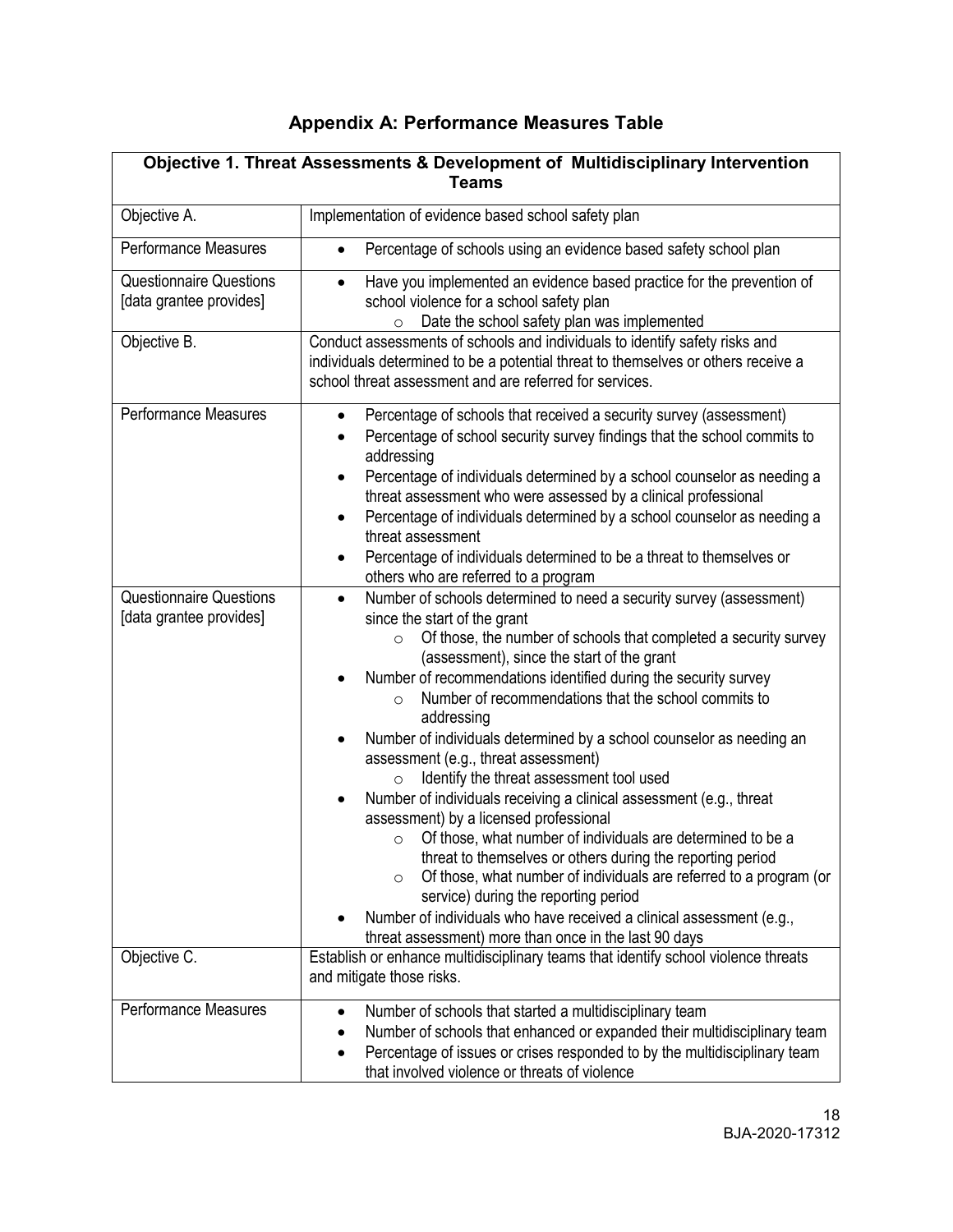|                                                           | Percentage of issues or crises responded to by the multidisciplinary team<br>$\bullet$                                                                                                                                                                                                                                                                                                                                                                                                                                                                                                                                                                                                                                                                                                                                                                                                                                                                                                                                                                                                                                                                                                                                 |  |  |
|-----------------------------------------------------------|------------------------------------------------------------------------------------------------------------------------------------------------------------------------------------------------------------------------------------------------------------------------------------------------------------------------------------------------------------------------------------------------------------------------------------------------------------------------------------------------------------------------------------------------------------------------------------------------------------------------------------------------------------------------------------------------------------------------------------------------------------------------------------------------------------------------------------------------------------------------------------------------------------------------------------------------------------------------------------------------------------------------------------------------------------------------------------------------------------------------------------------------------------------------------------------------------------------------|--|--|
|                                                           | that involved suicidal threats or attempts                                                                                                                                                                                                                                                                                                                                                                                                                                                                                                                                                                                                                                                                                                                                                                                                                                                                                                                                                                                                                                                                                                                                                                             |  |  |
| <b>Questionnaire Questions</b><br>[data grantee provides] | [If grantee did not already have a multidisciplinary team] Indicate the date<br>$\bullet$<br>the intervention team was established<br>Indicate the number of schools with a newly formed intervention team over<br>$\bullet$<br>the life of the grant<br>[If grantee already had a multidisciplinary team] Are BJA grant funds being<br>$\bullet$<br>used to expand or enhance multi-disciplinary team(s) (e.g., through<br>training, membership increase, or access to programming)?<br>Provided training to intervention team members<br>$\circ$<br>Please indicate the number of schools that enhanced their intervention<br>٠<br>teams (report this only once)<br>Number of issues or crises the intervention team responded to<br>Of those, how many issue/crises fell into the following categories:<br>$\circ$<br>Violence<br>Threat of violence<br>Suicidal threat or attempt<br>Other<br>Of those, how many students were involved in the issue/crisis?<br>$\circ$<br>Indicate the positions that are represented on the multidisciplinary team<br>(e.g. Case Managers, Students, teachers, counselors legal counsel)<br>Objective 2. Train School Personnel and Educate Students to Respond to Mental Health |  |  |
|                                                           | <b>Crises</b>                                                                                                                                                                                                                                                                                                                                                                                                                                                                                                                                                                                                                                                                                                                                                                                                                                                                                                                                                                                                                                                                                                                                                                                                          |  |  |
| Objective A.                                              | To provide training sessions to teachers and school personnel designed to respond<br>to threats of violence and prevent violence on campus                                                                                                                                                                                                                                                                                                                                                                                                                                                                                                                                                                                                                                                                                                                                                                                                                                                                                                                                                                                                                                                                             |  |  |
| Objective B.                                              | To provide specialized training sessions for school officials designed to respond to<br>on-campus mental health crises                                                                                                                                                                                                                                                                                                                                                                                                                                                                                                                                                                                                                                                                                                                                                                                                                                                                                                                                                                                                                                                                                                 |  |  |
| <b>Performance Measures</b>                               | Number of trainings completed<br>$\bullet$<br>Number of specialized trainings for school administration officials about<br>$\bullet$<br>responses to on campus mental health crises<br>Number of school staff trained<br>Average number of training hours per person trained                                                                                                                                                                                                                                                                                                                                                                                                                                                                                                                                                                                                                                                                                                                                                                                                                                                                                                                                           |  |  |
| <b>Questionnaire Questions</b><br>[data grantee provides] | Only report after a training or awareness campaign has been completed, and in the<br>same reporting period                                                                                                                                                                                                                                                                                                                                                                                                                                                                                                                                                                                                                                                                                                                                                                                                                                                                                                                                                                                                                                                                                                             |  |  |
|                                                           | For each training completed during the reporting period, please report the following<br>information:                                                                                                                                                                                                                                                                                                                                                                                                                                                                                                                                                                                                                                                                                                                                                                                                                                                                                                                                                                                                                                                                                                                   |  |  |
|                                                           | Training name<br>$\circ$<br>Indicate if the training is specific to responding to on-campus<br>$\circ$<br>mental health crises (Y/N)<br>Number of training sessions completed<br>O<br>Duration of course (in hours)<br>$\circ$<br>Name of training provider<br>$\circ$<br>Number of people trained by type<br>$\circ$<br>School administrators<br>$\circ$<br>Teachers<br>$\circ$<br>Counselors<br>$\circ$                                                                                                                                                                                                                                                                                                                                                                                                                                                                                                                                                                                                                                                                                                                                                                                                              |  |  |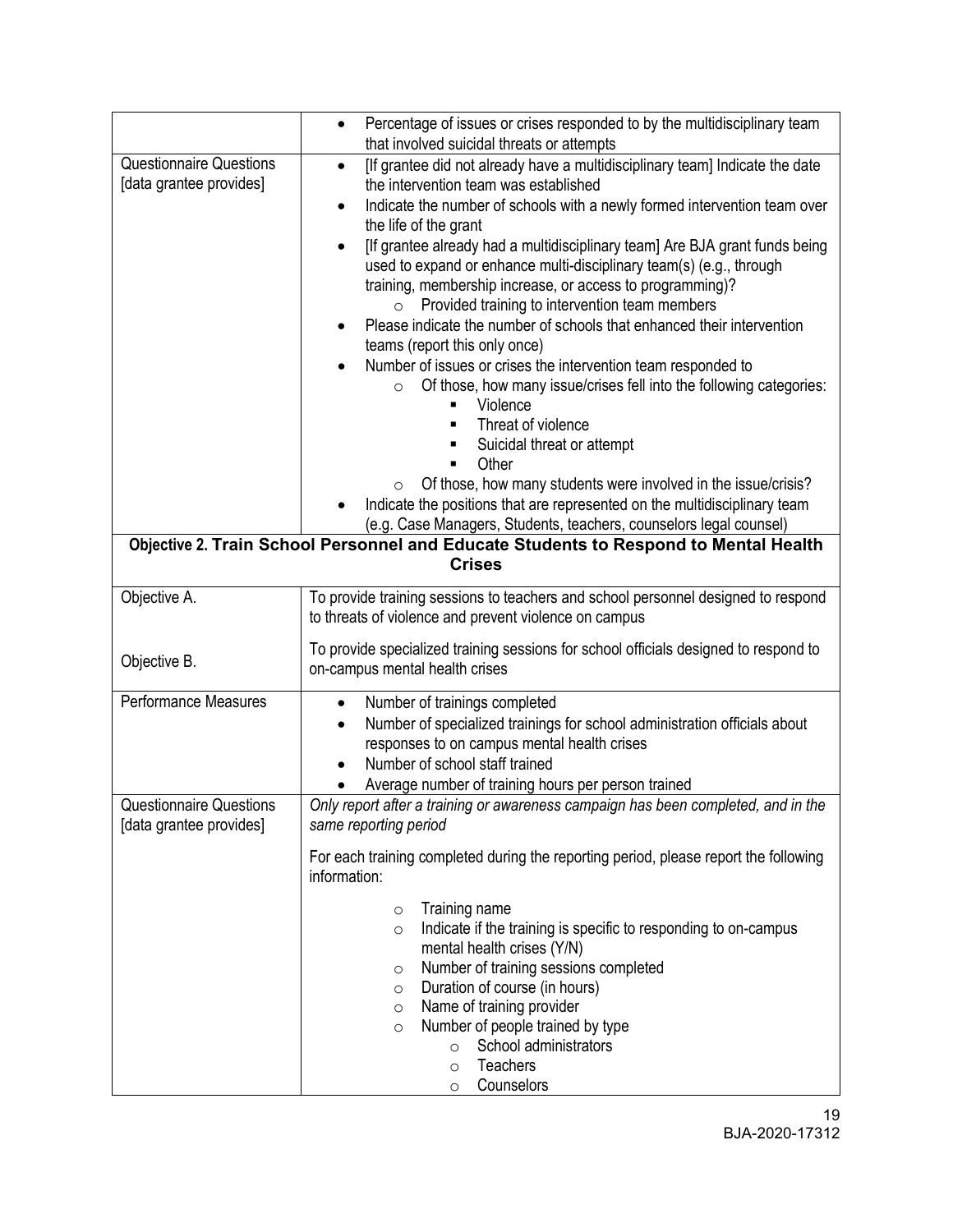|                                | Health department staff (e.g., school psychologist,<br>$\circ$<br>nurse, etc.)                                                                                                                                                                                                                                         |  |  |
|--------------------------------|------------------------------------------------------------------------------------------------------------------------------------------------------------------------------------------------------------------------------------------------------------------------------------------------------------------------|--|--|
|                                | <b>SROs</b><br>$\circ$                                                                                                                                                                                                                                                                                                 |  |  |
|                                | Other law enforcement personnel<br>$\circ$                                                                                                                                                                                                                                                                             |  |  |
| Performance Measures           | Other<br>O                                                                                                                                                                                                                                                                                                             |  |  |
|                                | Number of training or awareness campaigns completed<br>$\bullet$                                                                                                                                                                                                                                                       |  |  |
|                                | Number of individuals who received the training/awareness campaign                                                                                                                                                                                                                                                     |  |  |
| <b>Questionnaire Questions</b> | Percent of students receiving the training in person                                                                                                                                                                                                                                                                   |  |  |
| [data grantee provides]        | Only report after an education session, training, or awareness campaign has been<br>completed, and in the same reporting period.                                                                                                                                                                                       |  |  |
|                                | For each training or awareness campaign completed during the reporting period,<br>please report the following information:                                                                                                                                                                                             |  |  |
|                                | Name or brief description of the training or awareness campaign                                                                                                                                                                                                                                                        |  |  |
|                                | Number of individuals receiving the training or awareness campaign by<br>$\bullet$<br>type                                                                                                                                                                                                                             |  |  |
|                                | Number of students trained (by type)<br>$\bullet$                                                                                                                                                                                                                                                                      |  |  |
|                                | Grade school students<br>$\circ$                                                                                                                                                                                                                                                                                       |  |  |
|                                | Middle school students<br>$\circ$                                                                                                                                                                                                                                                                                      |  |  |
|                                | High school students<br>$\circ$                                                                                                                                                                                                                                                                                        |  |  |
|                                | College students<br>$\circ$                                                                                                                                                                                                                                                                                            |  |  |
|                                | All students (general)<br>$\circ$                                                                                                                                                                                                                                                                                      |  |  |
|                                | Parents/family members of students<br>$\circ$                                                                                                                                                                                                                                                                          |  |  |
|                                | Other (describe)<br>$\circ$                                                                                                                                                                                                                                                                                            |  |  |
|                                | Method of delivery                                                                                                                                                                                                                                                                                                     |  |  |
|                                | In-person training/meeting/talk<br>$\circ$                                                                                                                                                                                                                                                                             |  |  |
|                                | Online training<br>$\circ$                                                                                                                                                                                                                                                                                             |  |  |
|                                | Advertisements (e.g. public service announcements, posters,<br>$\circ$                                                                                                                                                                                                                                                 |  |  |
|                                | billboards, radio/TV advertisements, etc.)                                                                                                                                                                                                                                                                             |  |  |
|                                | Other (please describe)<br>$\circ$                                                                                                                                                                                                                                                                                     |  |  |
|                                |                                                                                                                                                                                                                                                                                                                        |  |  |
|                                | <b>Objective 3. Technology and Anonymous Reporting</b>                                                                                                                                                                                                                                                                 |  |  |
|                                |                                                                                                                                                                                                                                                                                                                        |  |  |
| Objective A.                   | To implement a technology solution such as an anonymous reporting technology that<br>can be implemented as a smartphone app, a hotline, or a website in the applicant's<br>geographic area to provide a way for students, teachers, faculty, and community<br>members to anonymously identify school violence threats. |  |  |
|                                |                                                                                                                                                                                                                                                                                                                        |  |  |
| Objective B.                   | Implement a technology capable to share information in active situations                                                                                                                                                                                                                                               |  |  |
| Performance Measure            | Percentage of anonymous reporting solutions completed                                                                                                                                                                                                                                                                  |  |  |
|                                | Number of anonymous tips received                                                                                                                                                                                                                                                                                      |  |  |
|                                | Percentage of anonymous tips determined to be credible resulting in a<br>formal response by the intervention team, school resource officer, school<br>counselor, or school psychologist (or other license clinical professional)<br>Percentage of technology capable of sharing active situations                      |  |  |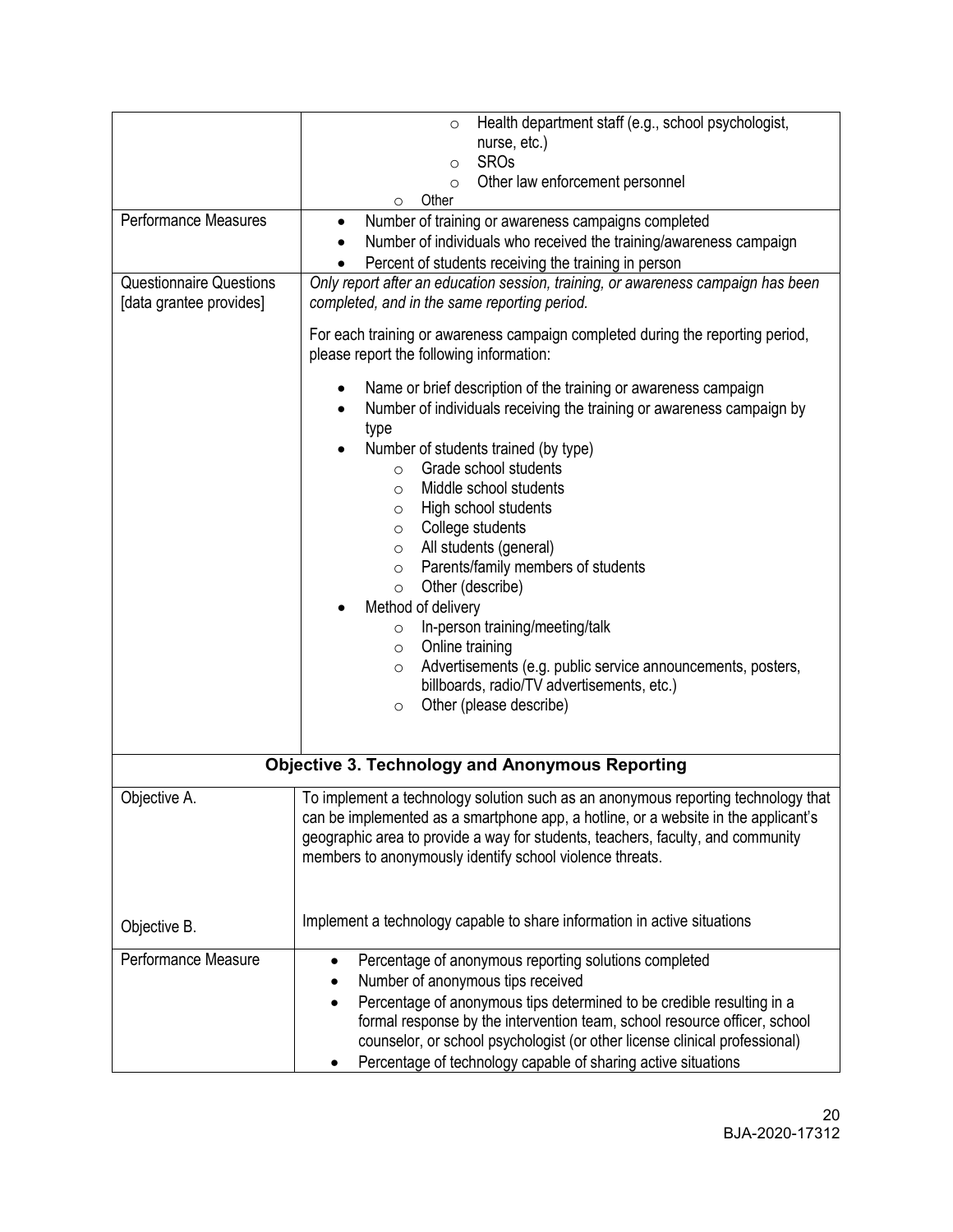| <b>Questionnaire Questions</b><br>[data grantee provides] | Please indicate the proposed anonymous reporting solution to be<br>$\bullet$<br>implemented (by type)<br>Smartphone application<br>$\circ$<br>Anonymous hotline<br>$\circ$<br>Website<br>$\circ$<br>Drop box<br>$\circ$<br>Other<br>$\circ$                                                                                                                                                                                                                                                    |
|-----------------------------------------------------------|------------------------------------------------------------------------------------------------------------------------------------------------------------------------------------------------------------------------------------------------------------------------------------------------------------------------------------------------------------------------------------------------------------------------------------------------------------------------------------------------|
|                                                           | Please indicate the date the proposed anonymous reporting solution was<br>completed and available to users (by type)<br>Smartphone application<br>$\circ$<br>Anonymous hotline<br>$\circ$<br>Website<br>$\circ$<br>Drop box<br>$\circ$<br>Other<br>$\circ$                                                                                                                                                                                                                                     |
|                                                           | As a result of feedback or web analytics, were enhancements made to the<br>reporting solution during the reporting period?<br>[Report after anonymous reporting solution is completed and available to<br>$\bullet$<br>users] Number of anonymous tips received<br>For smartphone applications<br>Number of downloads/users<br>$\bigcap$<br>For website<br>Number of website visits/hits<br>$\bigcap$<br>Number of anonymous tips determined to be credible resulting in a formal<br>$\bullet$ |
|                                                           | response (e.g., multidisciplinary team, SRO, school counselor, or school<br>psychologist or other clinical professional)"                                                                                                                                                                                                                                                                                                                                                                      |
| Performance Measure                                       | Percentage of schools with technology that is capable of sharing active<br>$\bullet$<br>situations                                                                                                                                                                                                                                                                                                                                                                                             |
| <b>Questionnaire Questions</b><br>[data grantee provides] | Name of technology capable of sharing active situations with law<br>$\bullet$<br>enforcement and emergency providers                                                                                                                                                                                                                                                                                                                                                                           |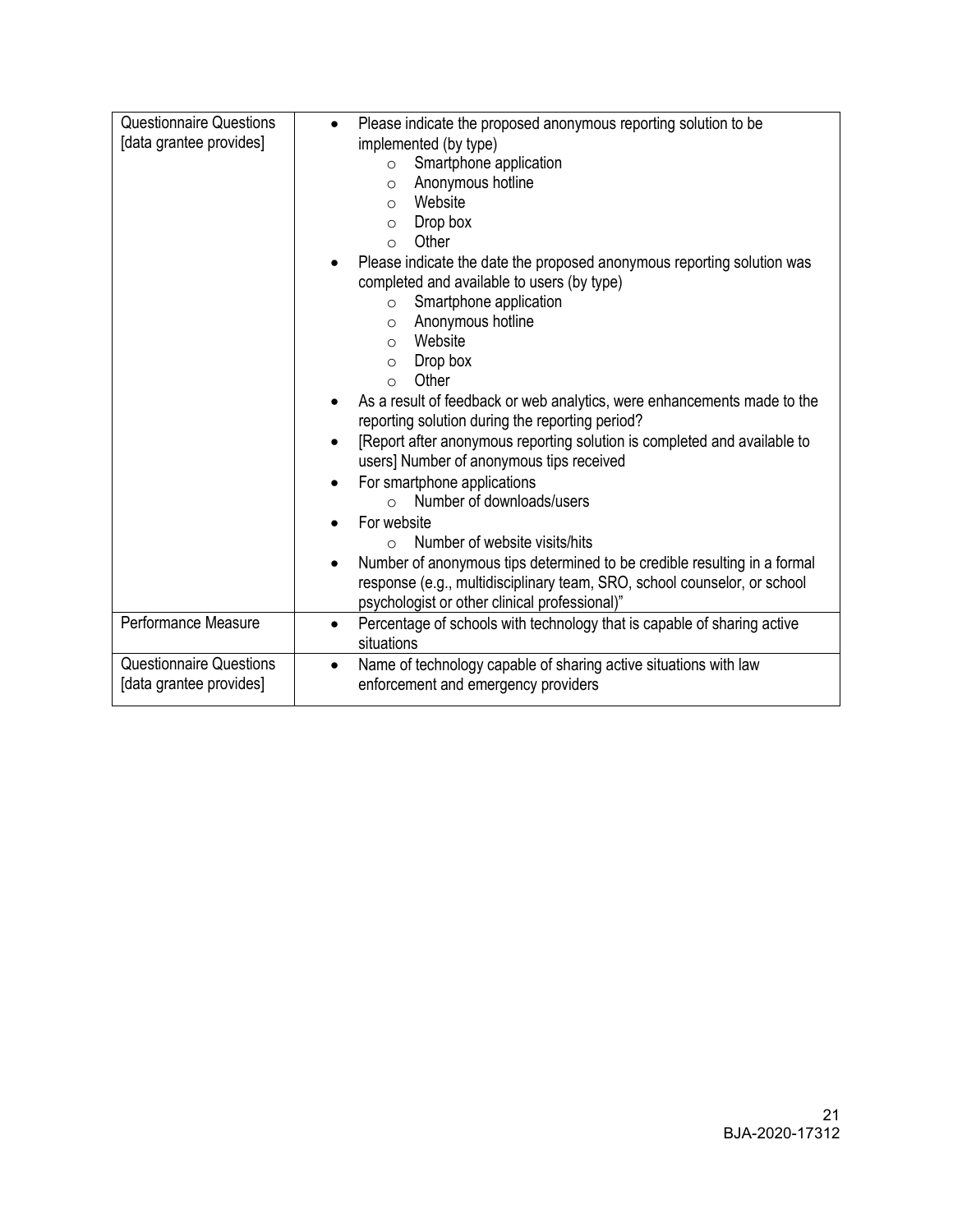# **Appendix B: Application Checklist**

#### **Preventing School Violence: BJA's STOP School Violence Program**

#### **FY 2020 Competitive Grant Solicitation**

<span id="page-21-0"></span>This application checklist has been created as an aid in developing an application.

#### **What an Applicant Should Do**:

| Prior to Registering in Grants.gov: |                                                                                                                                                                |  |                                            |  |
|-------------------------------------|----------------------------------------------------------------------------------------------------------------------------------------------------------------|--|--------------------------------------------|--|
|                                     | Acquire a DUNS Number                                                                                                                                          |  | (see OJP Grant Application Resource Guide) |  |
|                                     | Acquire or renew registration with SAM (see OJP Grant Application Resource Guide)                                                                              |  |                                            |  |
|                                     | To Register with Grants.gov:                                                                                                                                   |  |                                            |  |
|                                     | Acquire AOR and Grants.gov username/password<br><b>Resource Guide)</b>                                                                                         |  | (see OJP Grant Application                 |  |
| П                                   | Acquire AOR confirmation from the E-Biz POC<br><b>Resource Guide)</b>                                                                                          |  | (see OJP Grant Application                 |  |
|                                     | To Find Funding Opportunity:                                                                                                                                   |  |                                            |  |
|                                     | Search for the Funding Opportunity on Grants.gov<br><b>Resource Guide)</b>                                                                                     |  | (see OJP Grant Application                 |  |
| $\Box$                              | Select the correct Competition ID                                                                                                                              |  | (see page 13)                              |  |
| □                                   | Access Funding Opportunity and Application Package (see OJP Grant Application<br><b>Resource Guide)</b>                                                        |  |                                            |  |
| П                                   | Sign up for Grants.gov email notifications (optional)<br><b>Resource Guide)</b>                                                                                |  | (see OJP Grant Application                 |  |
| П                                   | Read Important Notice: Applying for Grants in Grants.gov                                                                                                       |  |                                            |  |
| П                                   | Read OJP policy and guidance on conference approval, planning, and reporting<br>available at oip.gov/financialguide/DOJ/PostawardReguirements/chapter3.10a.htm |  |                                            |  |

(see [OJP Grant Application Resource Guide\)](https://www.ojp.gov/funding/Apply/Resources/Grant-App-Resource-Guide.htm#reportingCosts)

*After Application Submission, Receive [Grants.gov](https://Grants.gov) Email Notifications That:* 

- $\Box$  (1) Application has been received
- $\Box$  (2) Application has either been successfully validated or rejected with errors

(see the [OJP Grant Application Resource Guide\)](https://www.ojp.gov/funding/Apply/Resources/Grant-App-Resource-Guide.htm#submissionSteps)

*If No [Grants.gov](https://Grants.gov) Receipt, and Validation or Error Notifications are Received:* 

□ Contact NCJRS regarding experiencing technical difficulties (see page 3)

#### **Overview of Post-Award Legal Requirements:**

□ Review the "Overview of Legal Requirements Generally Applicable to OJP Grants and [Cooperative Agreements -](https://www.ojp.gov/funding/Explore/LegalOverview2020/index.htm) FY 2020 Awards" in the [OJP Funding Resource Center.](https://www.ojp.gov/funding/index.htm)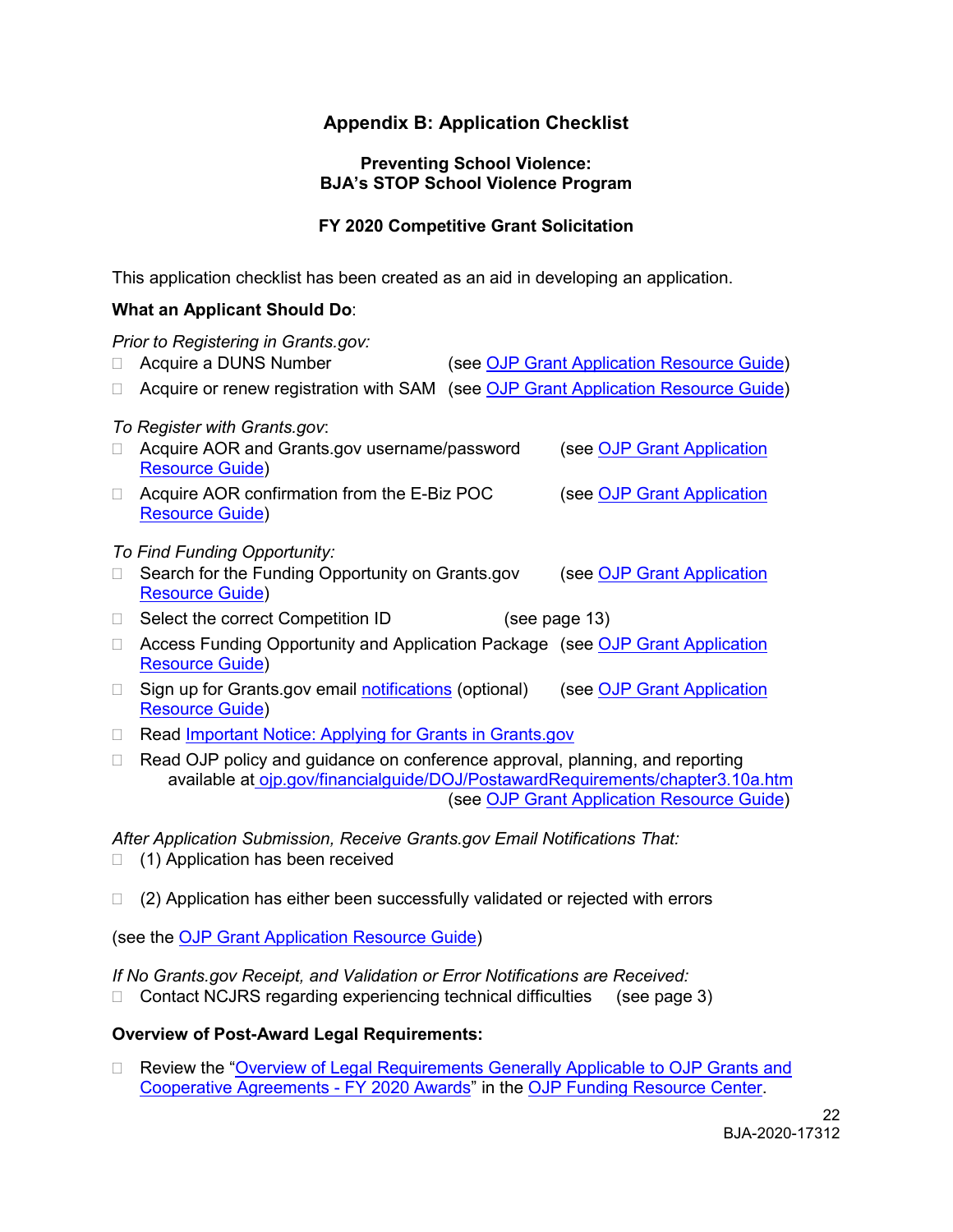#### **Scope Requirement:**

- $\Box$  Category 1: The federal amount requested is within the allowable limit: up to \$2,000,000.
- $\Box$  Category 2: The federal amount requested is within the allowable limit: up to \$2,000,000.
- □ Category 3. The federal amount requested is within the allowable limit: up to \$750,000.
- $\Box$  Category 4. The federal amount requested is within the allowable limit: up to \$750,000.

#### **Eligibility Requirement:** See title page.

 application elements that must be included in the application submission in order for The following items are critical application elements required to pass Basic Minimum Requirements review. An application that OJP determines does not include the the application to meet the basic minimum requirements will neither proceed to peer review nor receive further consideration.

| □ Project Abstract                                                                                 | (see page 10) |
|----------------------------------------------------------------------------------------------------|---------------|
| □ Project Narrative                                                                                | (see page 10) |
| Budget Detail Worksheet (including Narrative) (see OJP Grant Application<br><b>Resource Guide)</b> |               |
| Memorandum of Understanding (if applicable)                                                        | (see page 12) |

#### **What an Application Should Include:**

| П      | Application for Federal Assistance (SF-424)<br><b>Application Resource Guide)</b>                                                    | (see OJP Grant |
|--------|--------------------------------------------------------------------------------------------------------------------------------------|----------------|
| $\Box$ | Indirect Cost Rate Agreement (if applicable)<br><b>Application Resource Guide)</b>                                                   | (see OJP Grant |
| $\Box$ | Tribal Authorizing Resolution (if applicable)<br><b>Application Resource Guide)</b>                                                  | (see OJP Grant |
| $\Box$ | Financial Management and System of Internal Controls Questionnaire (see OJP Grant<br><b>Application Resource Guide)</b>              |                |
| □      | Disclosure of Lobbying Activities (SF-LLL)<br><b>Application Resource Guide)</b>                                                     | (see OJP Grant |
| $\Box$ | Applicant Disclosure of Pending Applications<br><b>Application Resource Guide)</b>                                                   | (see OJP Grant |
| $\Box$ | Applicant Disclosure and Justification - DOJ High Risk Grantees (if applicable) (see OJP<br><b>Grant Application Resource Guide)</b> |                |
| $\Box$ | Research and Evaluation Independence and Integrity<br><b>Application Resource Guide)</b>                                             | (see OJP Grant |